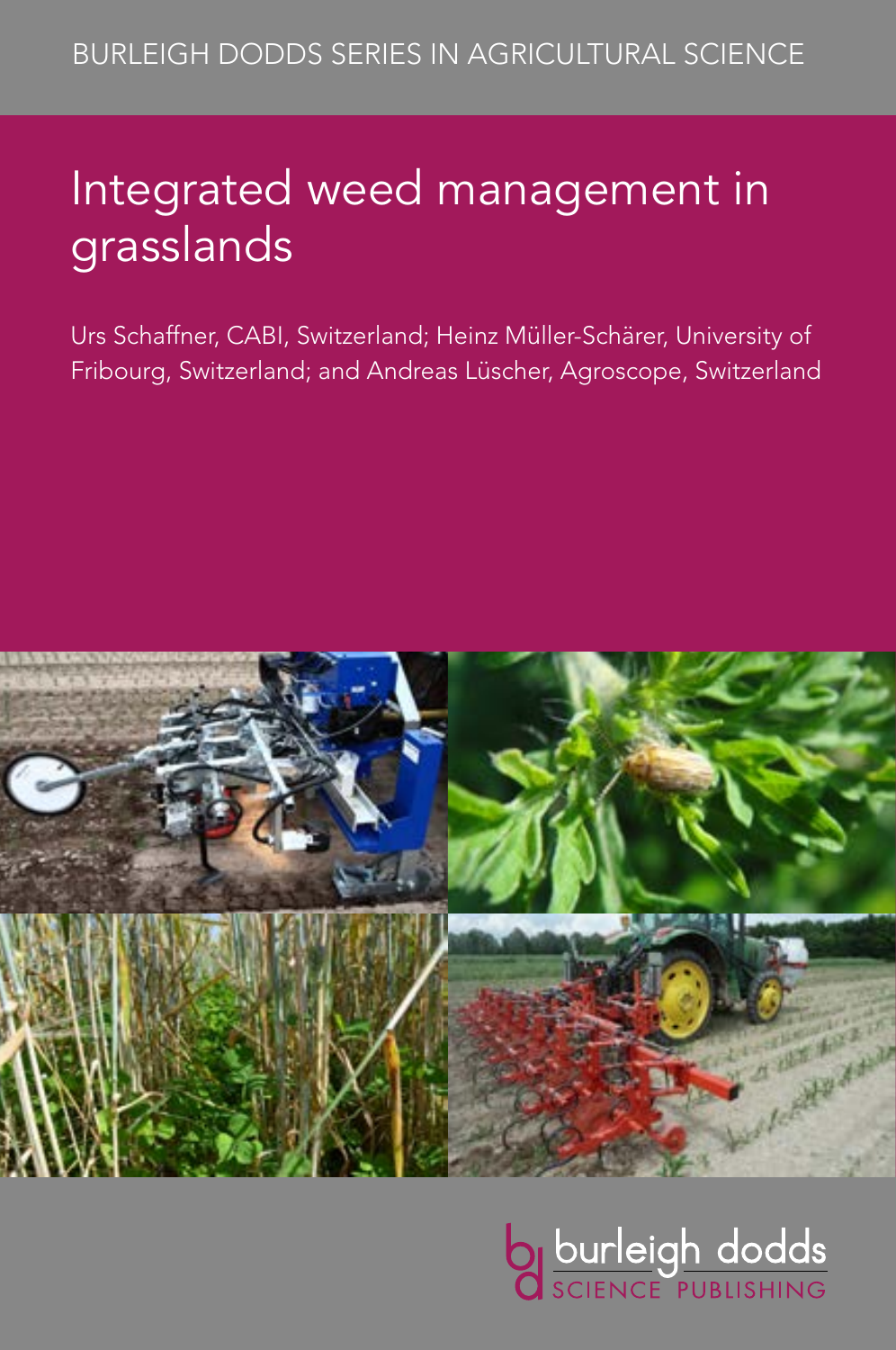## **Integrated weed management in grasslands**

*Urs Schaffner, CABI, Switzerland; Heinz Müller-Schärer, University of Fribourg, Switzerland; and Andreas Lüscher, Agroscope, Switzerland*

- <span id="page-1-1"></span>1 [Introduction](#page-1-0)
- <span id="page-1-2"></span>2 [The weed management toolbox for grasslands: prevention, cultural,](#page-3-0)  [physical, chemical and biological control](#page-3-0)
- <span id="page-1-3"></span>3 [Integrated weed management practices in grasslands](#page-7-0)
- <span id="page-1-4"></span>4 [Integrating weed management practices: case studies](#page-9-0)
- <span id="page-1-5"></span>5 [Future trends](#page-15-0)
- <span id="page-1-6"></span>6 [Acknowledgements](#page-16-0)
- <span id="page-1-7"></span>7 [References](#page-17-0)

### <span id="page-1-0"></span>**[1 Introduction](#page-1-1)**

Grasslands, defined here as ecosystems in which graminoids, forbs and shrubs form a relatively continuous herbaceous layer of vegetation [\(Veldman et al.](#page-21-0) [2015\)](#page-21-0), cover some 40% of the Earth's land surface, extending over large areas on all continents except Antarctica. The development of grasslands, their species composition and challenges in their sustainable management for production and conservation vary considerably across regions [\(Olson et al. 2001\)](#page-20-0). In many parts of the world, such as in North America, Central Asia and Sub-Saharan Africa, primary grasslands dominate. These 'old-growth' grasslands ([Veldman](#page-21-0) [et al. 2015\)](#page-21-0) often occur where tree growth is limited by shallow soils, low soil moisture availability, low temperature, frequent fires or herbivory by large grazers. While Eastern European steppes are considered to be a climax vegetation, large parts of temperate grasslands in western and central Europe are associated with human activity, and their origin and maintenance are mostly linked to forest clearing and subsequent management such as mowing, grazing by domestic livestock or fire. Due to their anthropogenic origin, these grasslands are called secondary grasslands ([Bredenkamp et al. 2002](#page-17-1)).

While primary and secondary grasslands in temperate zones are often important in terms of biodiversity, the pressure to increase animal production has

<http://dx.doi.org/10.19103/AS.2021.0098.15>

© The Authors 2022. This is an open access chapter distributed under a Creative Commons Attribution 4.0 License (CC BY)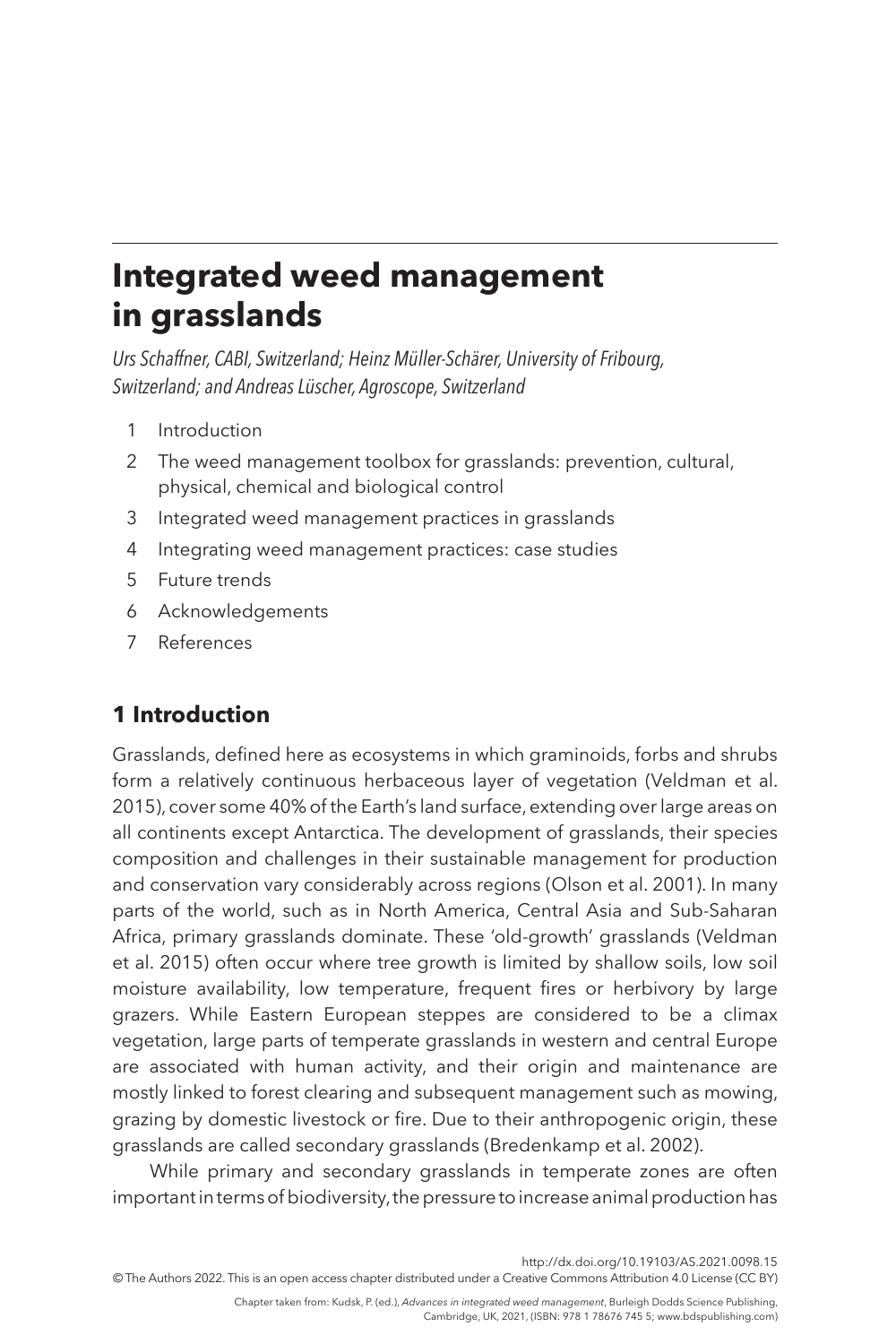led to grassland intensification by increasing cutting and/or grazing frequency, reseeding, herbicide and fertilizer application, resulting in high-intensification grasslands and a corresponding loss of diversity. In contrast, it is estimated that some 40% of the subtropical and tropical grasslands and savannas in Sub-Saharan Africa are degraded due to overgrazing, fire, climate change or other factors, usually resulting in a reduction of herbaceous vegetation cover and diversity [\(Le et al. 2016](#page-19-0)).

Problems with undesirable, weedy plant species are known from all grassland types, but the type of weeds, the nature of the problem and thus options for their management vary considerably (Plate 1). For example, the vast majority of grassland weeds in the Prairies in North America are invasive nonnative plants (INNPs), both grasses and forbs that have been brought in as seed contaminants with forage grass species from Eurasia. Weeds in arid and semiarid savannas of Sub-Saharan Africa vary widely, from space-filling annuals to woody or other non-palatable perennials; they are mostly introduced but are sometimes also native species. In contrast, most grassland weeds in Europe are native plant species that are toxic or unpalatable to livestock; these may benefit from nutrient input and from vegetation gaps due to trampling or other mechanical disturbance.

Until recently, the reliance on herbicides has been high in intensive grasslands in most regions of Europe. In low-yield grasslands in, for example, the northwestern United States or Australia, classical biological control by importing antagonists from the weed's native range has been successfully used for more than 50 years to control INNPs in a relatively cheap and sustainable way. However, the concept of integrated weed management (IWM), that is, the



**Plate 1** Examples of grassland weeds. a: Tansy ragwort, *Jacobaea vulgaris*, in Oregon, USA; b: *Prosopis juliflora* in Afar region, Ethiopia; c: *Rumex obtusifolius* in Kt Zürich, Switzerland; and d: *Leucanthemum vulgare* in Kosciuszko National Park, New South Wales, Australia. Photo credits: a: Marianna Szucs, b: René Eschen, c: Julie Klötzli, d: Andrew McConnachie.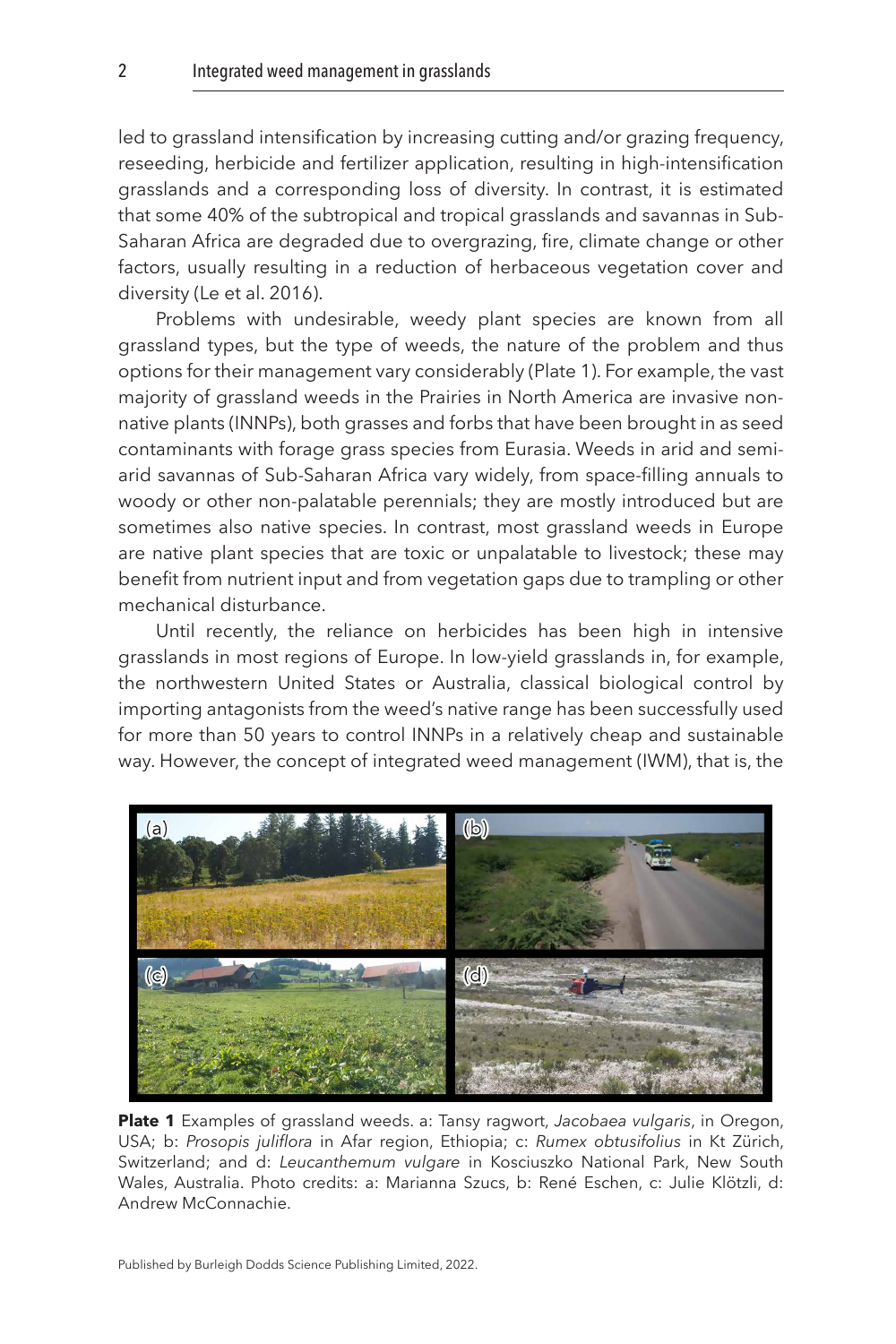combined use of complementary weed management practices, such as grazing, herbicide application, land fallowing or biological control [\(FAO 2021\)](#page-18-0), remains largely understudied. The evolution of herbicide resistance, environmental concerns regarding the large-scale application of herbicides in grasslands and the fact that weed management strategies based on single control options often fail to manage weeds at the landscape level are likely to foster a truly IWM approach in grasslands across the globe, although the focus on particular components of weed management options may differ among regions and ecosystems. In particular, an IWM approach is considered critical for managing herbicide resistance in weeds ([Norsworthy et al. 2012](#page-20-1)) and may offer options of low-cost, environmentally friendly and sustainable weed management in lowyield grasslands or in protected grasslands.

Here, we describe the current status of IWM for grasslands by adopting a conceptual approach proposed by [Kudsk et al. \(2020\).](#page-19-1) Its focus is on management practices available to influence transitions

- 1 from the soil seed bank to seedling establishment;
- 2 from the seedling stage to the mature plant; and
- 3 from the mature plant to the soil seed bank.

The latter includes export and import of propagules from and to the grassland as well as selecting well-adapted species/variety/genotype assemblages, when establishing the grassland community [\(Fig. 1](#page-4-0)). We thus provide a conceptual approach to illustrate how management practices available in IWM affect different transitions in a weed's life cycle and then provide examples of how weed management practices have been integrated so far. As weed management in grasslands differs considerably among geographic regions and among the type of weed species, we discuss examples of integration of weed management practices from across the globe. We end with an outlook for possible ways to promote increased uptake of IWM in grasslands.

#### <span id="page-3-0"></span>**[2 The weed management toolbox for grasslands:](#page-1-2)  [prevention, cultural, physical, chemical and biological](#page-1-2)  [control](#page-1-2)**

While the conceptual approach of IWM outlined in the study of [Kudsk et al.](#page-19-1) [\(2020\)](#page-19-1) is applicable to all major agricultural systems, weed management in perennial grasslands differs from weed management in annual cropping systems in a number of aspects. First, grasslands tend to form a perennial competitive environment, which, if well managed, only offers a few microsites for weeds to recruit from invading seeds or the soil seed bank ([Fig. 1,](#page-4-0) transition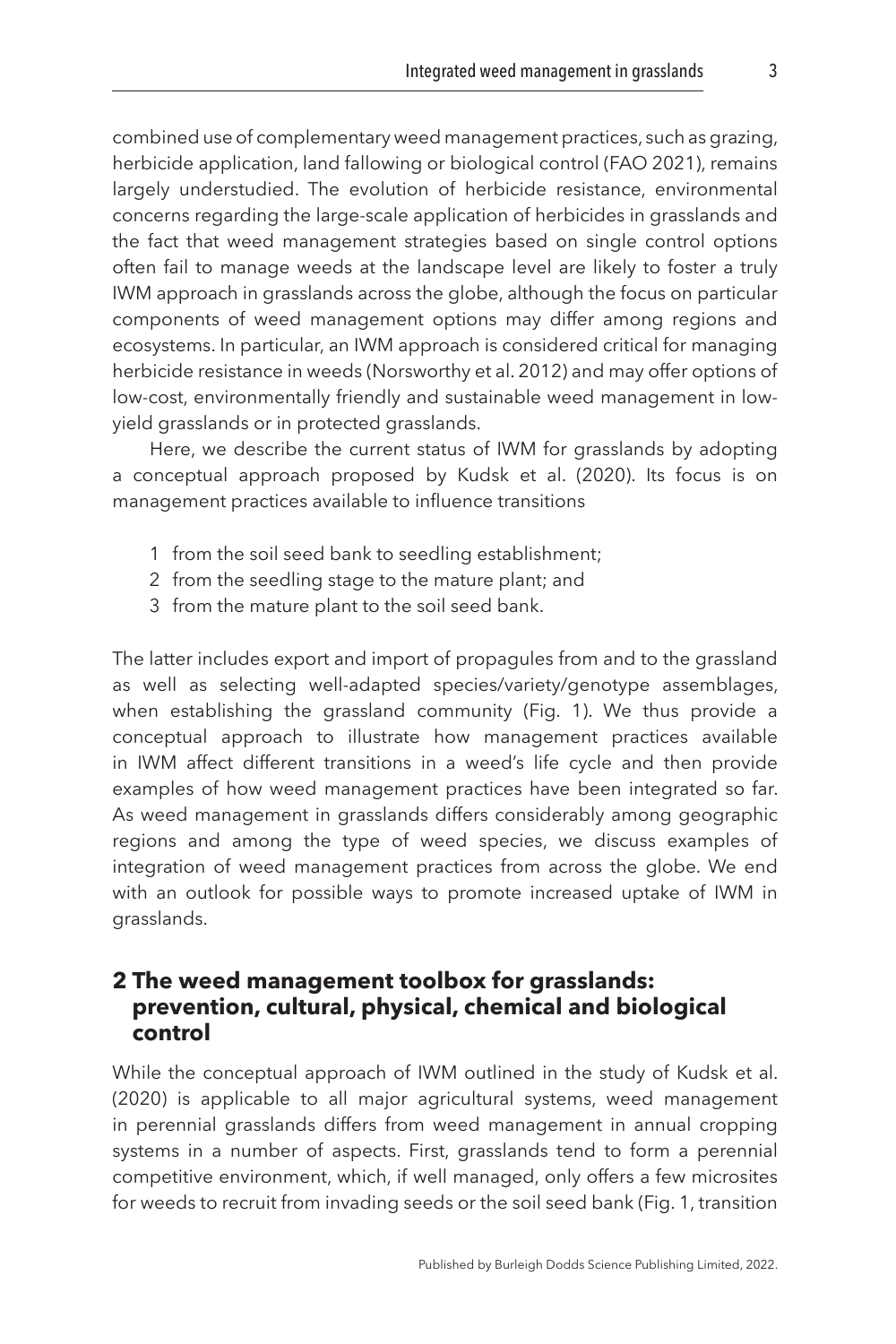<span id="page-4-0"></span>

**Figure 1** Integrated weed management (IWM) framework for grasslands, consisting of tools that 1) limit seedling establishment in grassland from the soil seed bank or subterranean vegetative organs, 2) limit competition for resources such as light, nutrients and water by removing weeds or reducing their competitive impact, and/or 3) limit return of seeds or vegetative organs to the soil seed/vegetative organ bank or their export to or input from other grasslands. Suitable tools may depend on grassland type and ecoclimatic region (adapted from [Kudsk et al. 2020\)](#page-19-1).

1). In addition, this competitive environment can affect the whole life cycle of weeds, reducing their growth rate and size (Fig. 1, transition 2) and consequently their seed production or fitness (Fig. 1, transition 3). Secondly, weed problems in grasslands are often caused by one or a few problematic species, while annual cropping systems are confronted with a diverse community of weedy species [\(Müller-Schärer et al. 2018\)](#page-19-2). Thirdly, grasslands, particularly in semi-arid and arid regions, tend to generate relatively low short-term economic benefits, which sometimes are lower than the costs of chemical weed control [\(Griffith and](#page-18-1)  [Lacey 1991](#page-18-1)). Thus, weed management strategies in grasslands may be built on different management practices than those in annual cropping systems. In the following sections, we briefly describe individual weed management practices as potential components of IWM, that is, prevention and cultural, physical, chemical and biological control measures.

#### *2.1 Prevention*

We understand prevention as any measure that prevents the transfer of weed propagules (primarily seeds) to areas where the weed has not yet established. In the context of INNPs, prevention measures may be implemented at the national border (e.g. control of goods or passengers at the port of entry).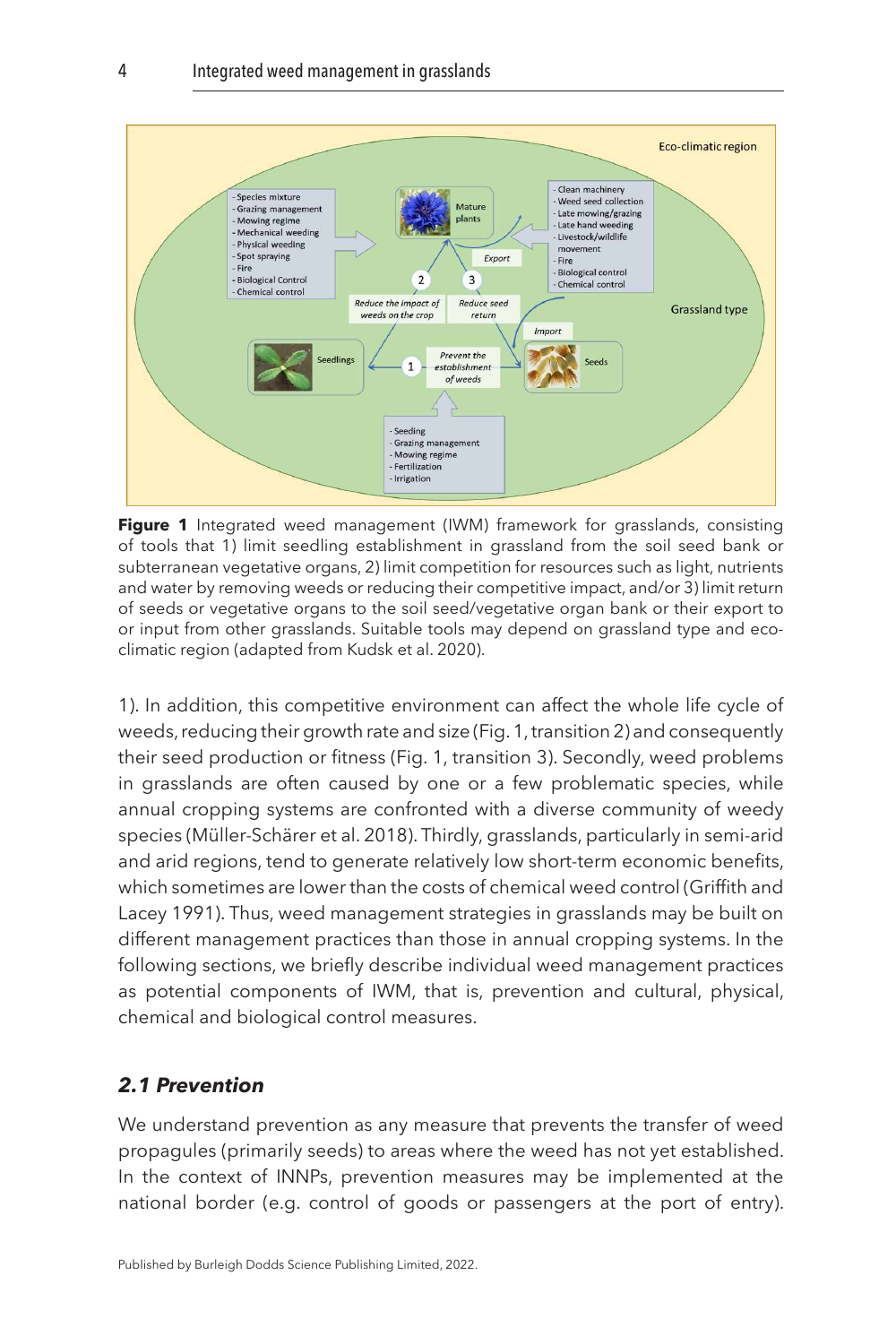In the case of native weeds or INNPs already established locally, prevention measures include activities that help avoid the transfer of weed propagules from an invaded to an uninvaded grassland. Practices that can prevent invasion of uninvaded grassland include controlled moving of livestock, cleaning of machinery or the use of weed seed-free fodder or seeding material. As most weeds are spread by seed, prevention can be described as the spatial component of the transition from mature plants to the soil seed bank [\(Fig. 1](#page-4-0)). Moreover, weed seeds may also be deliberately introduced if the weed species are sold as ornamentals or as components of commercial seed mixtures ([Reichard and White 2001\)](#page-20-2).

#### *2.2 Cultural control*

The aim of cultural control practices is to establish or maintain a competitive, well-managed sward, an essential component of weed management in grassland. Weed management must therefore be closely linked with adapted grazing management, as overgrazed grassland with an open sward is likely to be more susceptible to weed invasion compared with unstocked or wellmanaged grassland. On the other hand, undergrazing strongly increases selective foraging by the animal, resulting in a competitive advantage of lessgrazed weedy species over heavily grazed forage species. Accordingly, [Suter](#page-21-1)  [et al. \(2007\)](#page-21-1) observed 12 times higher relative risk of *Jacobaea vulgaris* Gaertn. (syn. *Senecio jacobaea* L.) problems in pastures with low stocking rates as compared to well-managed rotational grazing or cutting management.

Besides the prevention measures described above, cultural control measures primarily attempt to reduce the transition from the soil seed bank to the seedling establishment or seedling survival [\(Fig. 1](#page-4-0)), but grazing can also be used to reduce growth and seed set of established weeds (e.g. [Samuel et al. 2004\)](#page-20-3). Cultural measures include rotational grazing, stabling livestock during wet days to reduce trampling damage, fire, overseeding and restoration of diverse grasslands. In general, multi-species, well-managed swards consisting of species with complementary functional traits have higher biomass production and prevent the establishment of unsown species more effectively than species-poor swards ([Connolly et al. 2018;](#page-17-2) [Suter et al. 2017](#page-21-2)). Fire, which can be used to reduce the transition from seedlings or saplings to adult plants, and reduce the survival and fitness of adult plants, is often used to manage invasive grasses or trees. Other cultural control measures, such as targeted grazing of weeds, also aim to reduce the transition from the seedling to the adult stage as well as to seed set; for example, sheep grazing is used to reduce densities or standing biomass of leafy spurge (*Euphorbia esula* L.), an important grassland weed in the Northwestern United States [\(Masin et al.](#page-19-3) [2018\)](#page-19-3).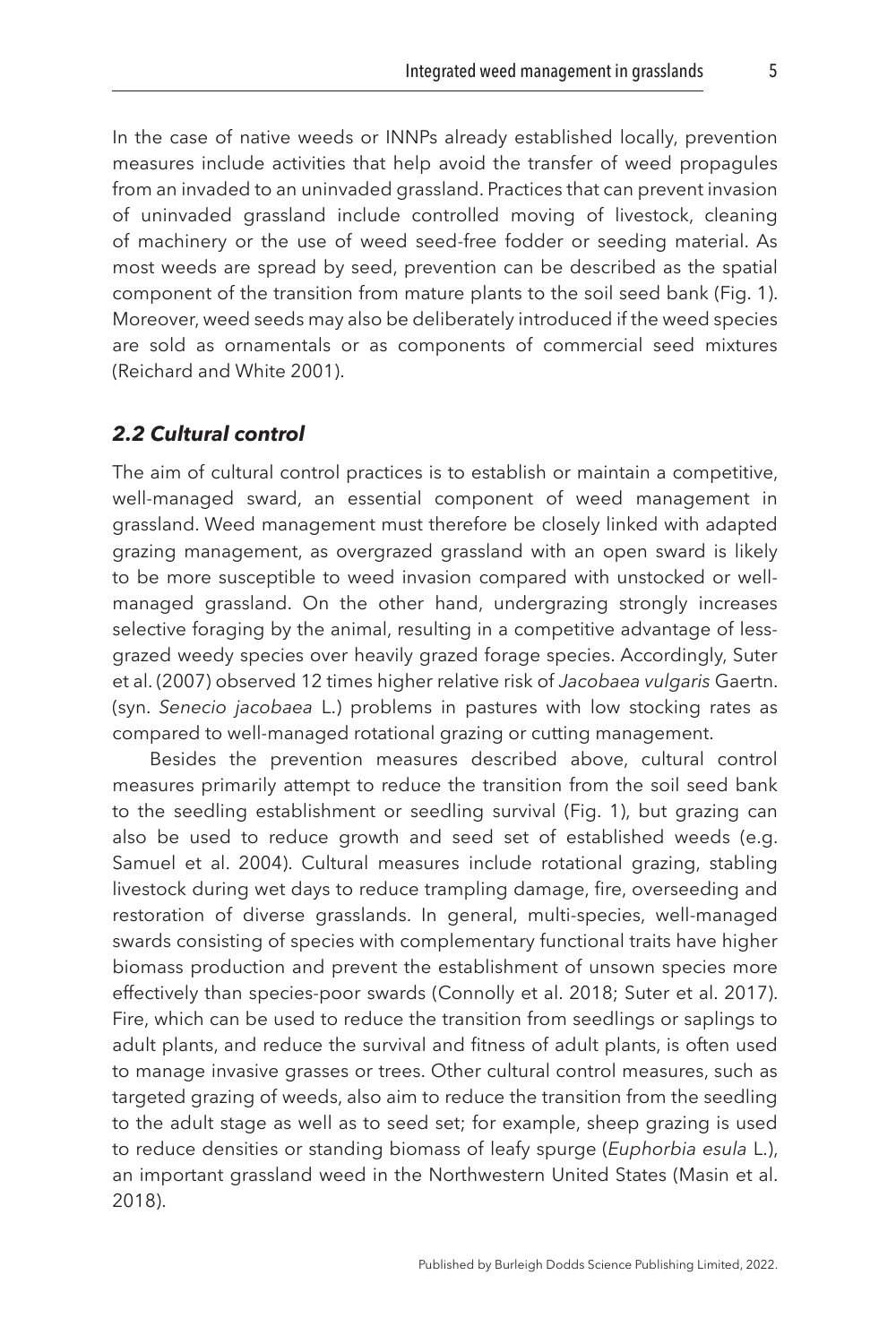#### *2.3 Physical control*

Physical control measures include manual, mechanical and thermal (e.g., flaming, hot water) practices for weed control in grassland. Manual control comprises the uprooting of plants by hand pulling or using, for example, a spate, a hoe or a garden fork, or by removing the above-ground parts of a plant with an axe or a machete. It may also include ring- and strip-barking of woody weeds. Mechanical control may involve the use of machinery, for example, bulldozers or tractors, and involves, among others, chaining of larger plants, stick-raking or blade ploughing. Mechanical control is often used to remove dense stands of woody weeds but can be expensive and may lead to disturbance of the grassland sward, thereby increasing its susceptibility to re-invasion by the same or other weeds from the soil seed bank.

#### *2.4 Chemical control*

Chemical control is the use of naturally occurring or synthesized herbicides that alter the metabolic processes of a weed, so the plant is either killed or suppressed. Post-emergence herbicides, which are applied to weeds after they have emerged, are most frequently used to manage grasslands. Dense infestations with herbaceous weeds are often treated with foliar applications, and low densities are treated with spot spraying of herbicides that selectively control broadleaf species; the advantage of spot spraying is the reduced damage to non-target species, but the cost of application can be high. Chemical control of invasive alien tree species invading grasslands is usually based on foliar application, cut-stump treatment, basal bark treatment or stem injection; the latter two treatments allow selective application of non-selective herbicides with little risk to other plants growing nearby. Herbicides are labelled to indicate which weeds are susceptible to the herbicide, the habitats in which they may be applied, and the appropriate application method.

A major difficulty of herbicide application in grassland is the multi-species nature of the non-targeted grassland sward. This makes it difficult to find a herbicide that is selective enough to only/mainly affect the weed species. It is thus difficult to chemically control unwanted grass species in grasslands that are generally grass dominated. In addition, treating dicot weeds may kill also dicot forage plants, resulting in gaps in the sward that facilitate the establishment of new weed species from the soil seed bank. Finally, herbicide treatments against dicot weed species often also kill leguminous species, which are highly advantageous in grassland systems ([Lüscher et al. 2014](#page-19-4); [Suter et al. 2021](#page-21-3)). Repeated use of the same herbicide or other herbicides with the same mode of action will favour the development of resistant weed populations, a driving force for the adoption of IWM.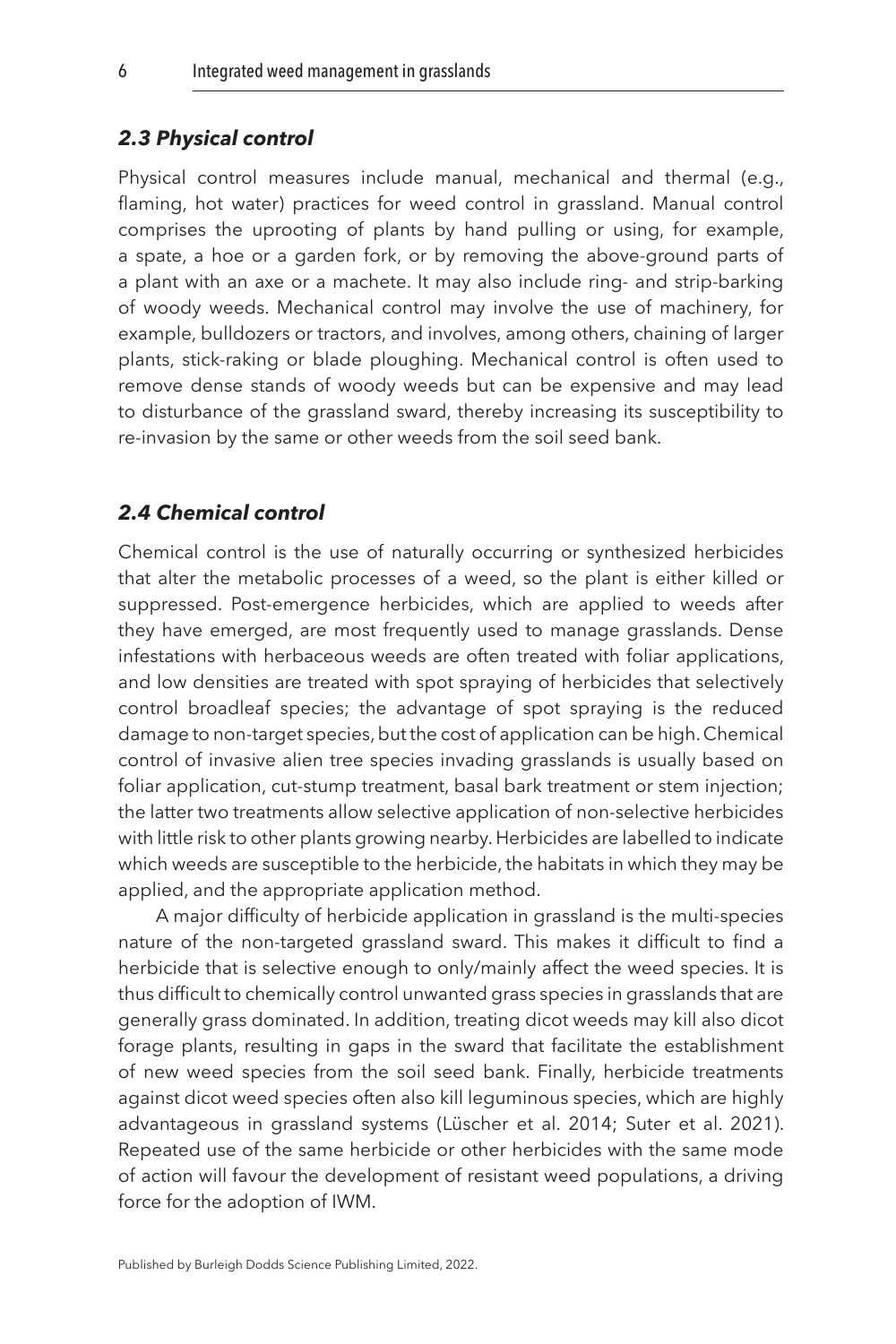#### *2.5 Biological control*

Three methods of biological weed control can be distinguished based on targeted weed, origin of the control agent and the amount of initial inoculum used [\(Müller-Schärer and Schaffner 2008\)](#page-19-5). These three methods are

- classical biological control;
- inundative biological control; and
- conservation biological control.

Classical biological control (CBC; also called importation biological control) aims to control invasive non-native weeds by the introduction of specialist control organisms, usually insects, mites or fungal pathogens, from the weed's native range. The inundative or bioherbicide method uses periodic releases of an abundant supply of a native or exotic control agent over the entire weed population to be controlled. Such biological agents, generally, are manufactured and registered as biological control products. The third approach, which is called the conservation or system management approach, aims to enhance the effectiveness of resident natural enemies by manipulating their environment to increase their survival or performance.

Grasslands rank among those habitat types with the longest and most successful history of classical biological weed control against non-native weeds ([Winston et al. 2014](#page-21-4)), particularly in regions Europeans emigrated to between the sixteenth and nineteenth century. Several myco-herbicides have been developed against weeds, including members of the genus *Taraxacum*, *Isatis* and woody invasive alien species, but this inundative biological control approach has been hardly applied in grasslands [\(Table 1;](#page-8-0) [Triolet et al. 2020,](#page-21-5) Hasan et al. 2021). Similarly, the use of commercial products consisting of herbivorous insects to manage grassland weeds has only been tested in a few cases so far [\(Vitelli 2000;](#page-21-6) [Hahn et al. 2016](#page-18-3)).

#### <span id="page-7-0"></span>**[3 Integrated weed management practices in grasslands](#page-1-3)**

As has been repeatedly emphasized, in the case of grasslands, there is a need to manage the whole plant community rather than just manage individual weed species or populations ([Dietl 1982](#page-17-3); [Grice and Brown 1996\)](#page-18-4). The challenge of weed management in grasslands is to be effective, provide minimal negative environmental impacts and be economically sustainable. While there are examples where CBC of INNPs achieves all of these goals at the landscape scale, sustainable weed management in grasslands often requires an integrated management approach that combines management practices related to one or several transitions of the conceptual model as shown in [Fig. 1.](#page-4-0)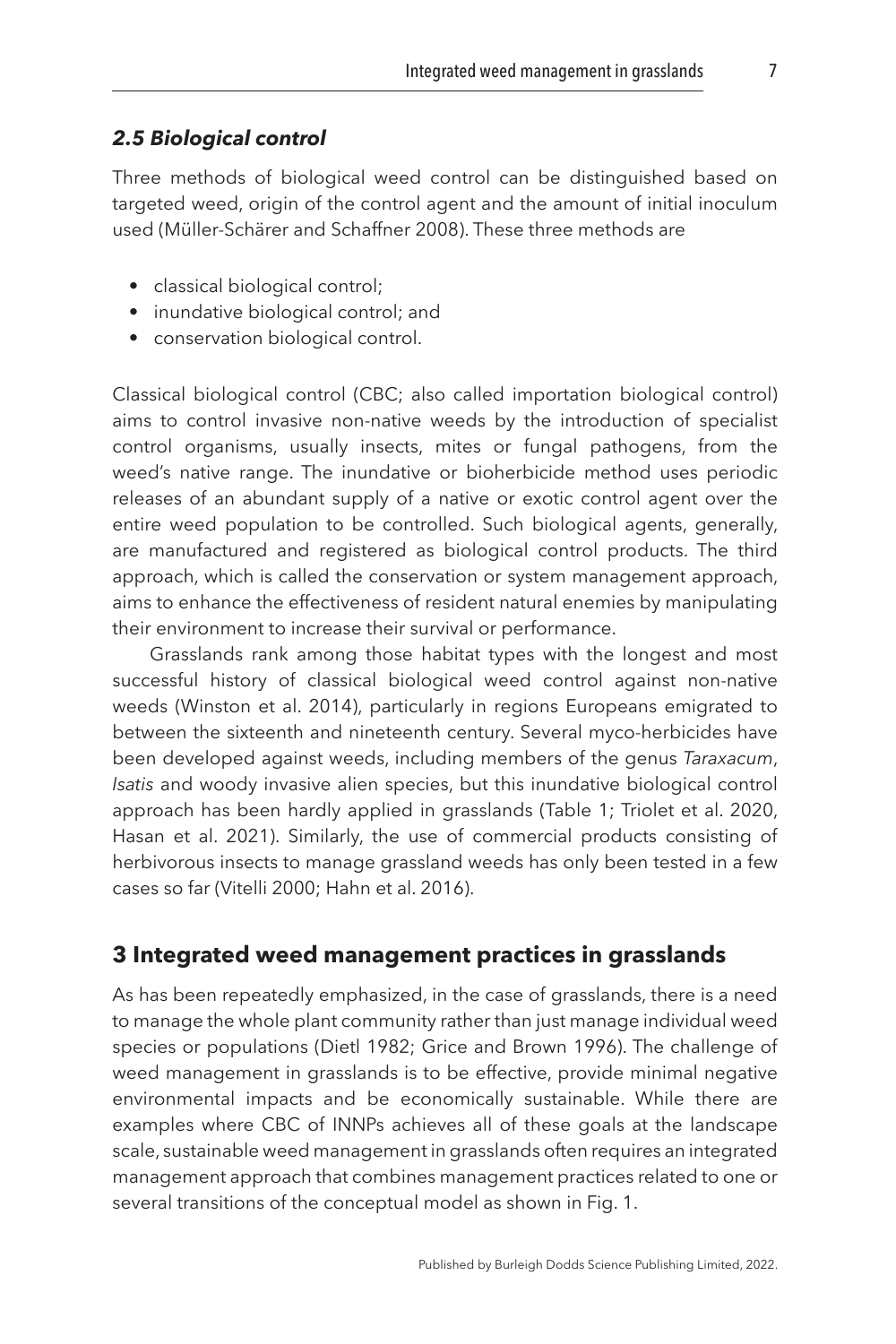<span id="page-8-0"></span>

| Agent                                                      | Target                                                                     | Commercial<br>name          | developed<br>Country | Year developed/<br>first registered |
|------------------------------------------------------------|----------------------------------------------------------------------------|-----------------------------|----------------------|-------------------------------------|
| Acremonium diospyri (Crand.) W.Gams                        | Diospyros virginiana L.                                                    |                             | USA                  | 1960                                |
| E.G.Simmons, strain 059<br>Alternaria destruens l          | Cuscuta spp.                                                               | Smoulder®                   | USA                  | 2005                                |
| Xanthomonas campestris (Pammel) Dowson, pv. poae           | Poa annua L.                                                               | Camperico <sup>TM</sup>     | Japan                | 1997                                |
| Puccinia thlaspeos C.Shub., 'strain woad'                  | Isatis tinctoria L.                                                        | Woad Warrior®               | USA                  | 2002                                |
| Sclerotinia minor Jagger, strain IMI 344141                | Taraxacum officinale L.                                                    | Sarritor®                   | Canada               | 2007                                |
| Streptomyces acidiscabies strain RL-1101, non-viable cells | officinale, Senecio spp., Plantago spp.<br>Broadleaf weeds, e.g. Taraxacum | Opportune <sup>TM</sup>     | USA                  | 2012                                |
| Cylindrobasidium laeve (Pers.) Chamuris                    | Acacia spp.                                                                | <b>Stumpout®</b>            | South Africa         | 2008                                |
| Colletotrichum acutatum J.H. Simmonds                      | Hakea sericea Schrad. & J.C.Wendl                                          | Hakatak                     | South Africa         | (not registered)<br>1999            |
| Pinus radiata D.Don, oil                                   | Ochna serrulata Walp.                                                      | <b>BioWeed<sup>TM</sup></b> | Australia            |                                     |
| Cymobopogon sp., oil                                       | Broadleaf weeds and weedy grasses                                          | GreenMatch EX USA           |                      |                                     |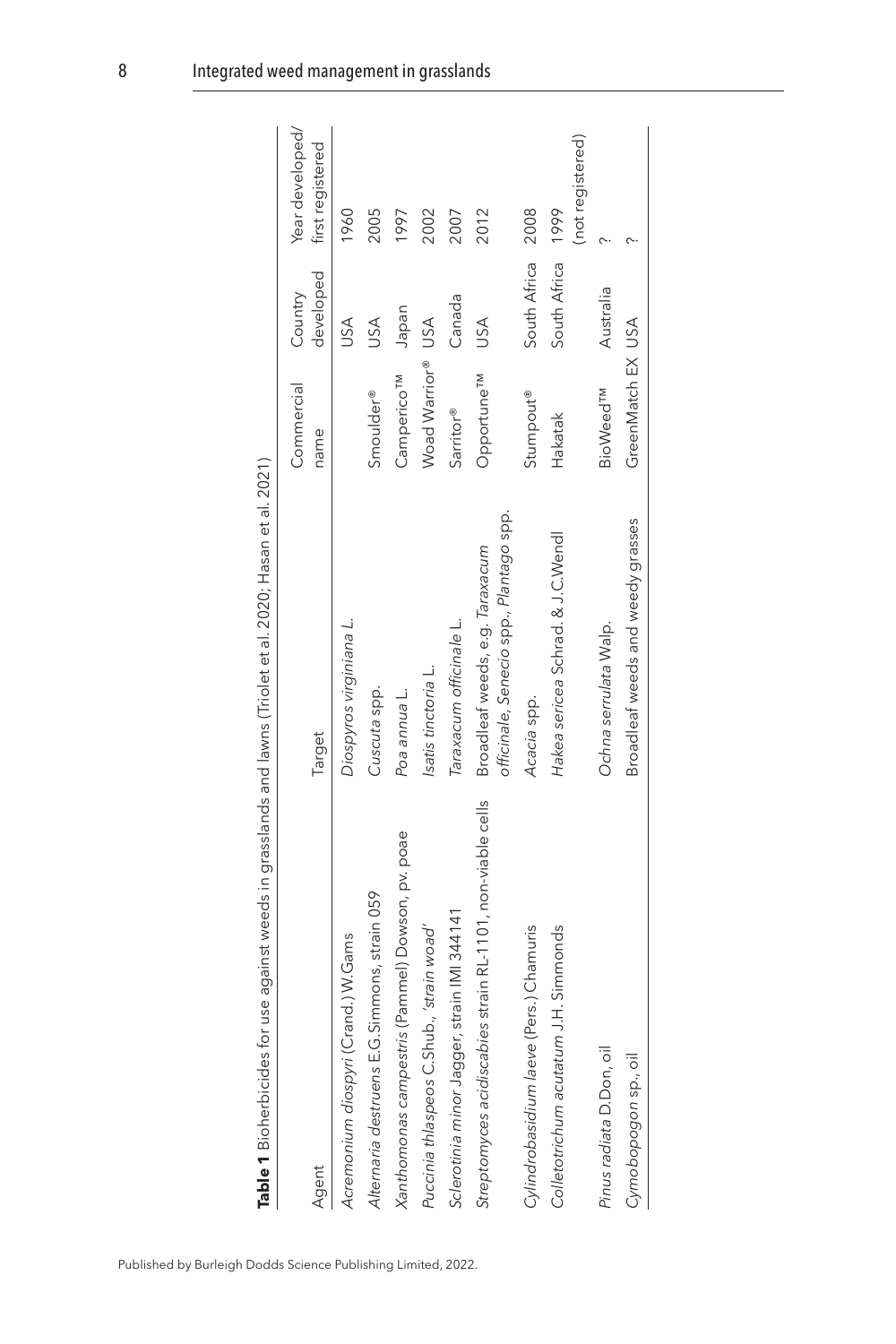Promoting an appropriate combination of individual management practices to tackle weed problems in grasslands (and in other habitats) often requires developing context-dependent solutions. For example, in their native range, the build-up of high population densities of *J. vulgaris* in grasslands can largely be prevented by implementing cultural management practices that avoid sward damage from continuous extensive grazing on grassland with low nitrogen fertilization [\(Suter et al. 2007](#page-21-1)). In contrast, in their invasive range in North America, cultural management needs to be combined with biological control to achieve long-term control of this weed, as the resident community in the invaded range appears to be less competitive than that in the native range (see above; [McEvoy et al. 1993](#page-19-6)). In a study comparing different combinations of management practices against three different INNPs, [Huwer et al. \(2005\)](#page-18-5) found a trend towards a more favourable pasture state in all cases when at least two practices were combined in an IWM system. However, the results suggested that the order in which the IWM components should be applied depended on the initial perennial grass content at the study sites. Thus, to assist farmers to maintain healthy pasture systems, the IWM approach must be sufficiently flexible so that selection of practices and the order of the IWM components can be arranged depending on initial grassland conditions and biogeographic and eco-climatic settings [\(Fig. 1\)](#page-4-0).

The development of IWM strategies should also be based on the management objectives of the invaded grasslands, for example, whether the grasslands should be primarily managed for forage production, wildlife habitat improvement, restoration of native vegetation complexes, or recreational land maintenance ([DiTomaso et al. 2006;](#page-17-4) [Firn et al. 2013\)](#page-18-6). To increase forage production and reduce densities of invasive forbs, IWM management in the Northwestern United States sometimes includes overseeding with perennial, competitive European grass species ([Miller 2016](#page-19-7)), a practice that should be avoided in areas managed for wildlife habitat improvement or restoration of native grasslands.

#### <span id="page-9-0"></span>**[4 Integrating weed management practices: case studies](#page-1-4)**

In the following sections, we discuss strategies to integrate weed management practices in grasslands using case study examples listed in [Table 2.](#page-11-0) We then end the chapter with an outlook on future developments and challenges related to sustainable weed management in grasslands.

#### *4.1 Tackling multiple transitions in the weed's life cycle*

A possible way to integrate weed management practices consists of combining a practice that reduces the establishment of seeds from the soil seed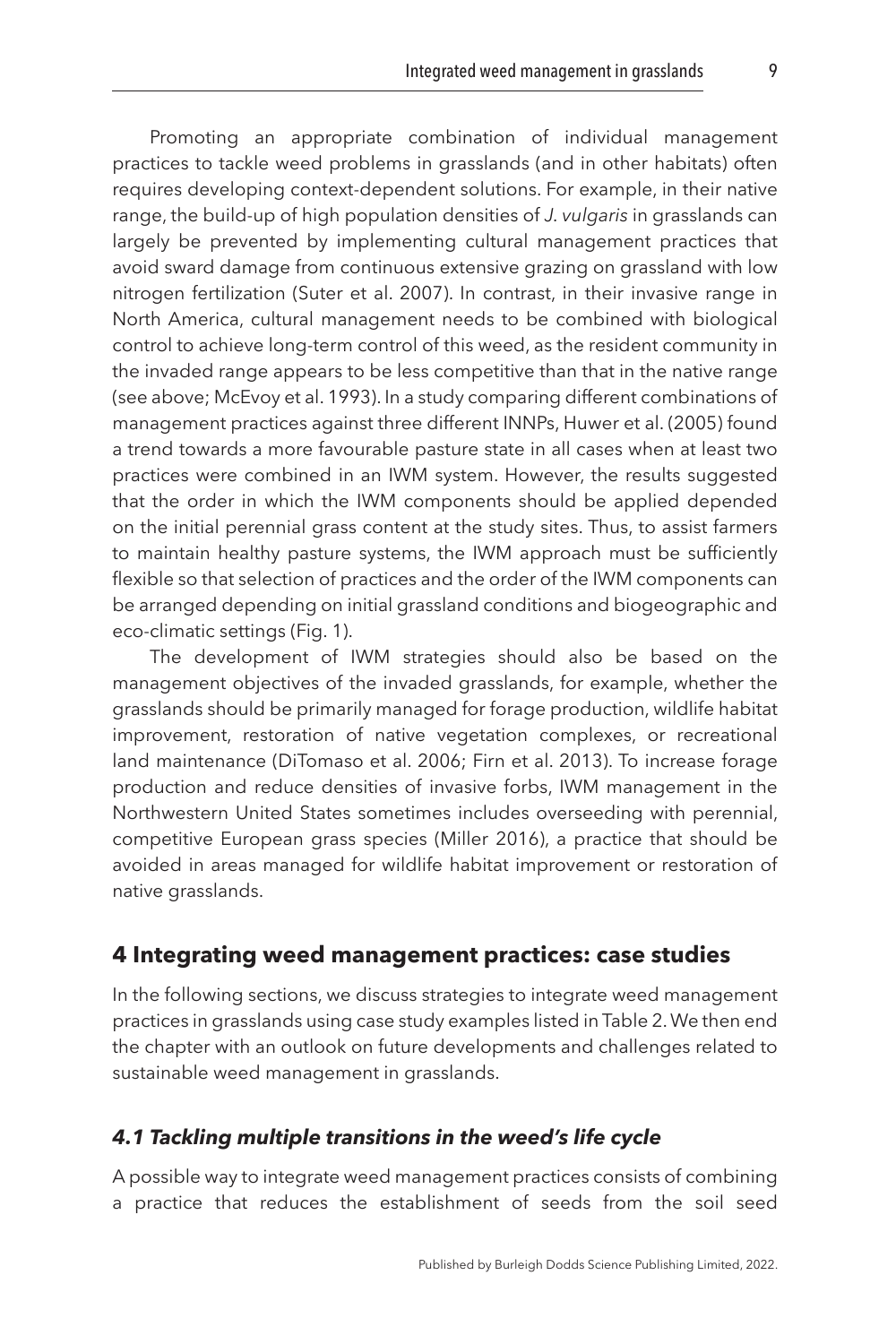| Target weed                                        | Region                         | Type of integration                | Agents and substances                                                  | Effect      | References                         |
|----------------------------------------------------|--------------------------------|------------------------------------|------------------------------------------------------------------------|-------------|------------------------------------|
| Rhaponticum repens (L.)<br>Hidalgo                 |                                |                                    |                                                                        |             |                                    |
| Carduus nutans L.                                  |                                | North America BC/plant competition | Rhinocyllus conicus Frölich                                            |             | Tipping (2001)                     |
| Bromus tectorum L.                                 | North America Grazing/fire     |                                    | Cattle                                                                 |             | Diamond et al. (2012)              |
|                                                    | North America CC/grazing       |                                    | Sheep                                                                  |             | Lehnhoff et al. (2019)             |
|                                                    | North America BC/CC            |                                    | Pyrenophora semeniperda (Brittleb. & D.B.<br>Adam) Shoemaker; imazapic |             | Ehlert et al. (2014)               |
| Cirsium arvense (L.) Scop Europe                   |                                | <b>BC/cutting</b>                  | Puccinia punctiformis                                                  |             | Kluth et al. (2003)                |
|                                                    | Europe                         | <b>BC/CC</b>                       | Hadroplontus litura, Pseudomonas syringae<br>pv. Tagetis; glyphosate   | synergistic | Sciegienka et al. (2011)           |
|                                                    |                                | BC/plant competition               | Cassida rubiginosa Muller                                              |             | Ang et al. (1994)                  |
|                                                    | North America CC/fertilization |                                    | Picloram and 2,4-d                                                     | $^{+}$      | Grekul and Bork (2007)             |
| Centaurea s stoebe L.                              |                                | North America BC/plant competition | Agapeta zoegana (L.); native vegetation                                |             | Müller-Schärer (1991)              |
| Centaurea solstitialis L.                          | North America CC/fire          |                                    | Clopyralid                                                             |             | DiTomaso et al. (2006)             |
| Echium plantagineum L., Australia                  |                                | BC/CC/grazing/plant<br>competition | Mogulones larvatus (Schultze)                                          |             | multiplicative Huwer et al. (2005) |
| Taraxacum officinale (<br>Weber ex F.H.Wigg.       | L.) North America BC/CC        |                                    | Sclerotinia minor Jagger; 2,4-D                                        |             | Schnick et al. (2002)              |
| Various invasive alien<br>plant species            | North America Grazing/fire     |                                    | Cattle                                                                 |             | Delaney et al. (2016)              |
| Rosa bracteate J.C. Wendl. North America Mowing/CC |                                |                                    | Various herbicides                                                     |             | Enloe et al. (2013)                |
| Euphorbia esula L.                                 | North America BC/fire          |                                    | Aphthona nigriscutis Foudras;                                          |             | Fellows and Newton<br>(1999)       |
|                                                    | North America BC/CC            |                                    | A. nigriscutis                                                         |             | Nelson and Lym (2003)              |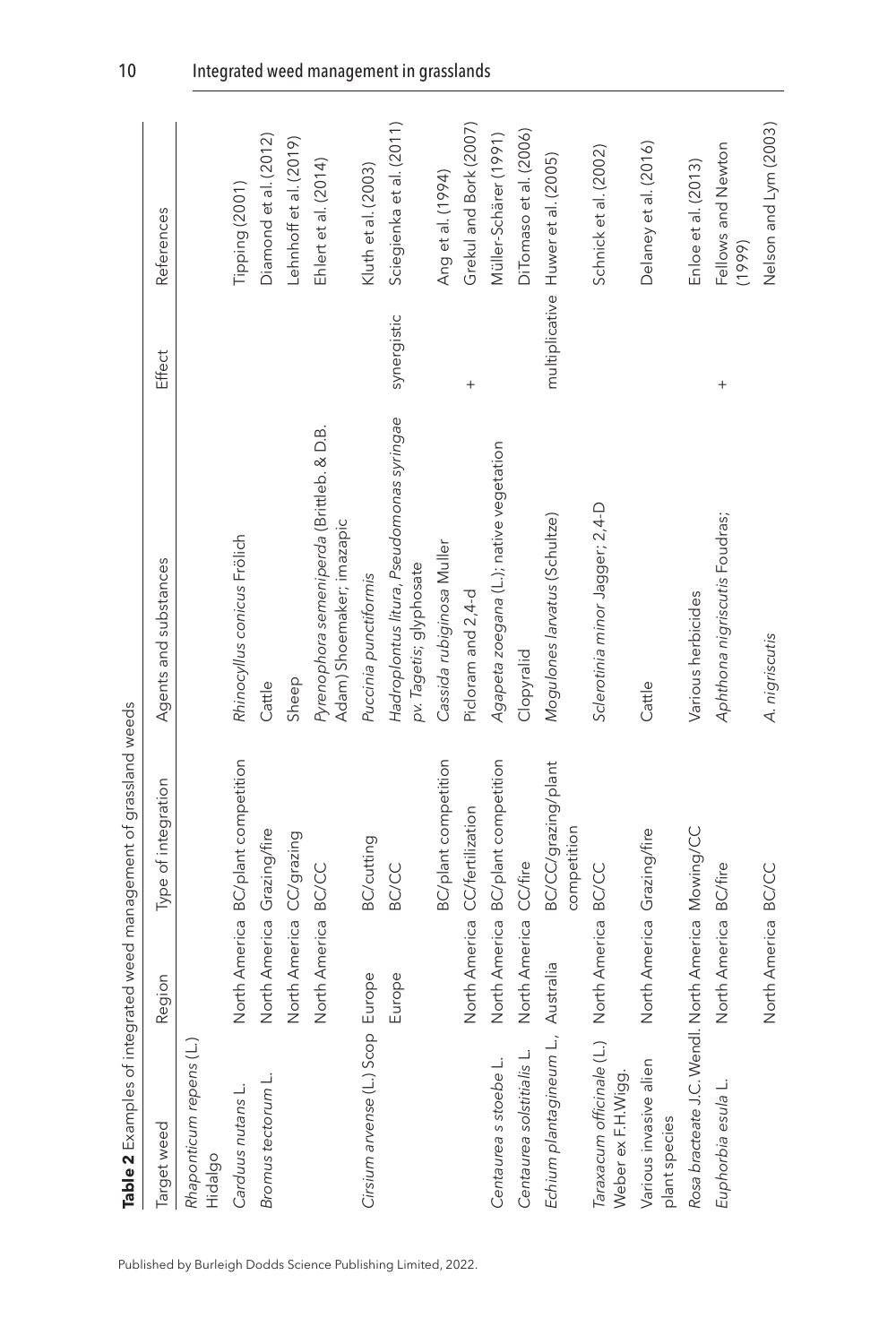<span id="page-11-0"></span>

|                                                 | North America BC/grazing |                                    | Aphthona spp.; sheep                                                                                                                                                    | $^{+}$     | Samuel et al. (2004)                                   |
|-------------------------------------------------|--------------------------|------------------------------------|-------------------------------------------------------------------------------------------------------------------------------------------------------------------------|------------|--------------------------------------------------------|
|                                                 | North America BC/CC      |                                    | Hyles euphorbiae L.; 2,4-D                                                                                                                                              | ns         | Lym (1998)                                             |
|                                                 |                          | North America BC/CC/reseeding      | Aphthona spp., imazapic, grasses                                                                                                                                        |            | (2008), Joshi (2008)<br>Richardson et al.              |
| Ranunculus acris L.                             | New Zealand Mowing/BC    |                                    | Sclerotinia sclerotiorum (Lib.) de Bary                                                                                                                                 |            | Green et al. (1998)                                    |
| Jacobaea vulgaris L.                            |                          | North America BC/plant competition | Longitarsus jacobaeae (Waterhouse)                                                                                                                                      |            | McEvoy et al. (1993)                                   |
| Onopordum spp.                                  | Australia                |                                    | BC/CC/plant competition Larinus latus Herbst. Lixus cardui Olivier                                                                                                      |            | Huwer et al. (2005)                                    |
| Opuntia stricta (Haw.)<br>Haw.                  | South Africa             | <b>BC/CC</b>                       | Cactoblastis cactorum (Berg)                                                                                                                                            |            | Hoffmann et al. (1998)                                 |
| Mimosa pigra L.                                 | Australia                | BC/CC/physical control/<br>fire    | Acanthoscelides puniceus Johnson, Carmenta<br>mimosae Karren, Coelocephalapion pigrae<br>Kissinger, Neurostrota gunniella (Busck)<br>mimosa Eichlin & Passoa, Chlamisus |            | Paynter and Flanagan<br>(2004)                         |
| Hypericum perforatum                            | L. Australia             | <b>BC/fire</b>                     | Aphis chloris Koch, Chrysolina quadrigemina<br>(Suffrian)                                                                                                               |            | <b>Briese</b> (1996)                                   |
|                                                 |                          | <b>BC/plant competition</b>        | Aculus hyperici Liro                                                                                                                                                    | additive   | Willis et al. (1998)                                   |
| Rumex crispus L.                                | Europe                   | <b>BC/BC</b>                       | Gastrophysa viridula Degeer; Uromyces<br>rumicis (Schum.) Wint.                                                                                                         |            | Hatcher et al. (1994)                                  |
| Rumex obtusifolius L.                           | Europe                   | <b>BC/CC</b>                       | Gastrophysa viridula Degeer; asulam                                                                                                                                     | ns         | Speight and Whittaker<br>(1987)                        |
|                                                 | Europe                   | <b>BC/BC</b>                       | Gastrophysa viridula Degeer; Uromyces<br>rumicis (Schum.) Wint.                                                                                                         | SU         | Hatcher et al. (1994)                                  |
|                                                 |                          | Mowing/fertilizer                  | Cattle slurry, NPK fertilizer                                                                                                                                           | $ns_{l}$ - | Hopkins and Johnson<br>Niggli et al. (1993);<br>(2002) |
| Isatis tinctoria L.                             | USA                      | <b>BC/CC</b>                       | Puccinia thlaspeos C. Shub.                                                                                                                                             |            | Phatak et al. (1983)                                   |
| BC = biological control; CC = chemical control. |                          |                                    |                                                                                                                                                                         |            |                                                        |

Published by Burleigh Dodds Science Publishing Limited, 2022.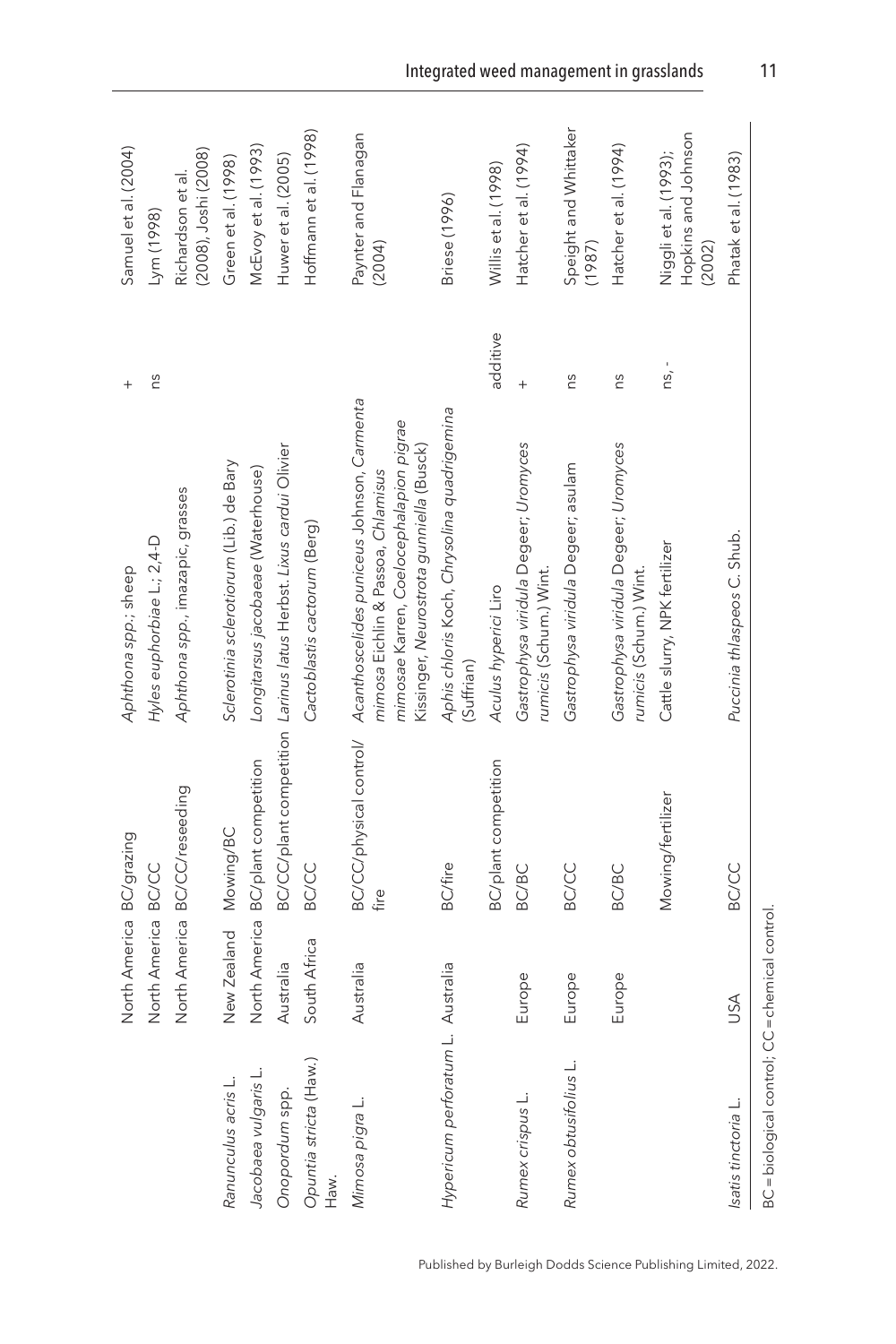bank (transition 1 in [Fig. 1\)](#page-4-0) with a practice that kills plants before they start setting seeds (transitions 2 or 3; [Fig. 1\)](#page-4-0). [McEvoy et al. \(1993\)](#page-19-6) could show that establishing a competitive sward to reduce both seedling establishment in combination with biological control by the leaf beetle *Longitarsus jacobaeae* Waterhouse 1858, which kills established plants, had the highest impact on the population dynamics of the European plant *J. vulgaris* in the invaded range in Oregon, United States. Similarly, [Grekul and Bork \(2007\)](#page-18-7) found a strong synergistic effect of fertilization on the herbicide treatments for *Cirsium arvense* (L.) Scop. control, which was at least partly attributed to enhanced competition from the increase in grass vigour and biomass of the fertilized forage sward. To manage the invasive yellow starthistle, *Centaurea solstitialis* L., [DiTomaso et al.](#page-17-4)  [\(2006\)](#page-17-4) first applied prescribed burning to kill established plants; the efficacy of prescribed burning was significantly increased when it was followed by chemical control, probably due to a decreased recruitment from the remaining soil seed bank.

A combination of practices reducing the performance of established plants and reducing the input of seeds into the soil seed bank also appears promising. In short-lived weeds, this may be achieved by combining practices that target the transitions from the seedling to the adult stage and the transition from the adult plant to the soil seed bank [\(Huwer et al. 2005\)](#page-18-5). In long-lived weeds, particularly in woody species, both practices may target the adult plants, that is their survival and their reproductive output. For example, mechanical removal of established trees and releases of biological control agents led to the successful control of the tree *Hakea sericea* Schrad. & J.C.Wendl. (Proteaceae), which invaded fynbos and grassland ecosystems in South Africa. The seed-feeding biological control agents reduced seed output by more than 95%, which significantly reduced the weed's population growth rates [\(Le Maitre et al. 2008\)](#page-19-13). Modelling analyses conducted by [Buckley et al. \(2004\)](#page-17-11) indicated that the most successful strategy for suppressing the invasive tree *Mimosa pigra* L. involved a combination of herbicide application, mechanical control, burning, a reduction of small-scale disturbances and the use of insect biological control agents.

#### *4.2 Vertical and horizontal integration of weed management practices*

The integration of weed management practices can be viewed as a vertical integration of various management practices against a single weed species or as a horizontal integration across different weed species in one crop ([Müller-Schärer and Collins 2012\)](#page-19-14). In grassland, horizontal integration mainly involves practices that aim to establish or maintain competitive vegetation that offers as few microsites for weed recruitment or growth as possible. Practices for horizontal integration thus include grazing and mowing practices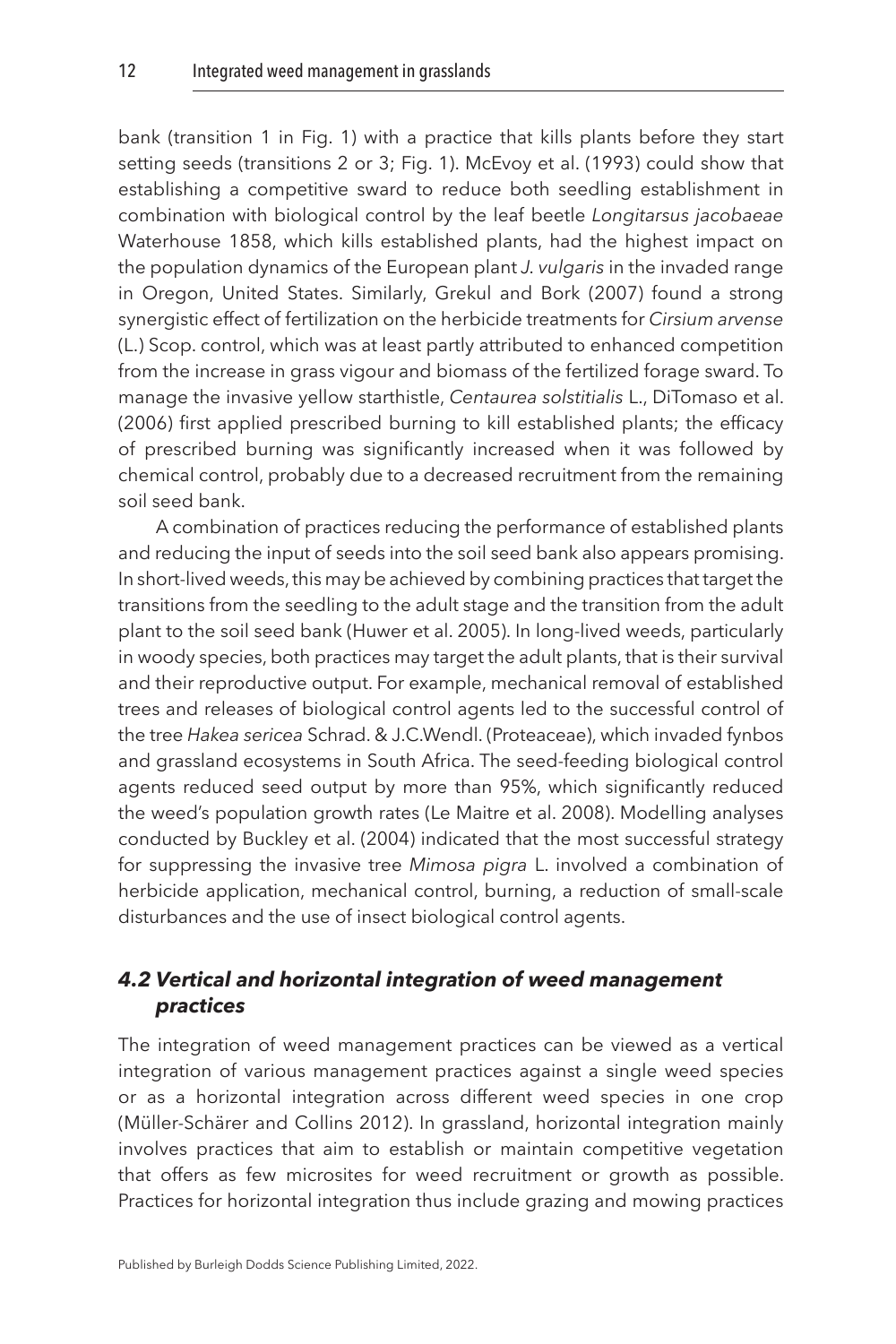or practices to prevent the import of seeds through machinery or livestock. Vertical integration of weed management practices can be implemented by separating the individual practices spatially or temporally, depending on weed densities or location relative to the invasion front or by fully integrating the different practices locally. For example, [Chalak-Haghighi et al. \(2008\)](#page-17-12) suggested a combination of chemical control and intensified grazing at low density of *C. arvense*, while mowing in late summer plus chemical control and targeted grazing management techniques at high density of *C. arvense*. [Grice](#page-18-14) [et al. \(2011\)](#page-18-14) proposed a spatially explicit management strategy against the INNP *Hymenachne amplexicaulis* (Rudge) Nees in Australia that considers the stage of invasion and the assets to be protected. They developed a map that distinguished zones with different management objectives and thus different sets of suitable management practices. The study by [Grice et al. \(2011\)](#page-18-14) provides a nice example of a spatially explicit management strategy against an INNP, focusing on better local integration of management practices. [Paynter and](#page-20-7) [Flanagan \(2004\)](#page-20-7) showed that the impact of biological control on the invasive tree *M. pigra* can be maximized by integrating it with other management practices locally, rather than by separating the practices spatially or temporally.

#### *4.3 Integrating grazing and mowing practices in integrated weed management*

As overgrazing is one of the main factors promoting problematic weeds in grasslands, integrating grazing/mowing management practices is often key for long-term sustainable weed management in grasslands. For example, Suter and Lüscher [\(2011](#page-21-9), [2012\)](#page-21-10) found that herbicides and mowing once a year reduced the density of *Jacobaea aquatica* (Hill) G. Gaertn. & al. in Swiss grasslands by almost 90% in the short term. However, after 3 years, weed densities had recovered again if no site-adapted mowing or grazing management was implemented, as gap formation in the vegetation and increased availability of light on bare soil facilitate weed recruitment from the soil seed bank. This study exemplifies the primary importance of the soil seed bank in a weed species' life cycle. *J. aquatica* is biannual, meaning that in a stable population every year 50% of the plants die and are replaced by new plants recruited from the soil seed bank. If a herbicide is applied and kills all established weed plants, some 50% of the original population will re-establish in the first year and another 50% in the second year, resulting in the loss of the herbicide effect.

The example of control of *J. aquatica* highlights two important issues:

- For an effective IWP, it is important to know the weed's biology; and
- Preventing the build-up of a large soil seed bank is a key factor for successful and sustainable weed control.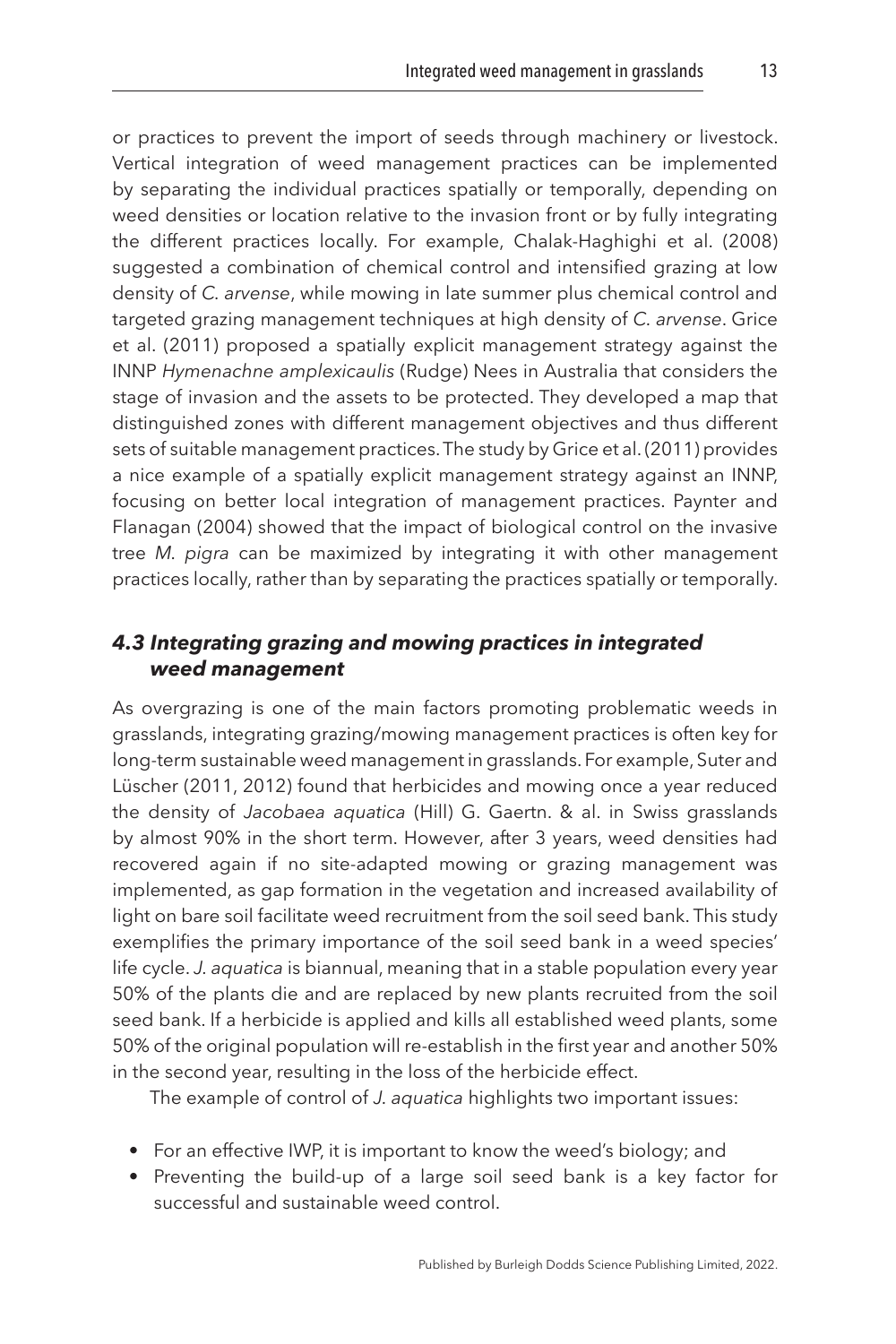Adjusting livestock stocking rates to or below the carrying capacity and implementing cultural grazing practices such as rotational grazing should be considered in numerous weed management projects on grassland; they also help restoring or conserving ecosystem services such as soil organic carbon stocks or flood protection [\(Baer et al. 2015\)](#page-17-13). Targeted grazing practices can also increase the efficacy of other weed management practices. For example, leaf beetles of the genus *Aphthona* have been shown to be more effective when used in sequence with livestock grazing than either strategy used alone [\(Samuel](#page-20-3)  [et al. 2004](#page-20-3)). When contrasting herbicide treatments with environmentally more sustainable management practices, [Pywell et al. \(2010\)](#page-20-11) concluded that lenient grazing in spring and autumn was sufficient to give long-term control of *C. arvense* in lowland and upland grasslands in the United Kingdom; herbicide wiping was the most effective control measure, but effects were lost rapidly. These examples illustrate the importance of implementing an appropriate mowing frequency or grazing rate as part of IWM in grasslands. One should consider, though, that mowing and grazing may have differential effects on the spacing and genetic structure of grassland weeds and thus affect prospects of other management practices (e.g. biological control; [Kleijn and Steinger 2002](#page-18-15)).

#### *4.4 Weeding with invertebrates and pathogens in combination with other management practices*

Specialist invertebrate herbivores or pathogens have been repeatedly used in IWM of INNPs, in combination with either chemical control, physical control, prescribed burning or grazing ([Fig. 1;](#page-4-0) [Table 2\)](#page-11-0). For example, [Paynter](#page-20-7)  [and Flanagan \(2004\)](#page-20-7) found that herbicide application, bulldozing and fire alone were not effective in the management of the woody INNP *M. pigra*, but they enhanced the impact of invertebrate CBC agents ([Buckley et al. 2004](#page-17-11)). Importantly, integrating CBC with other management can also significantly reduce management costs ([Paynter and Flanagan 2004](#page-20-7)). While CBC is based on the deliberate introduction of specialist natural enemies to control INNPs, the use of native pathogens to control INNPs has also been considered. For example, [Ehlert et al. \(2014\)](#page-17-6) proposed a two-pronged approach to control the INNP *Bromus tectorum* L. combining inoculation with the soil-borne generalist fungal pathogen *Pyrenophora semeniperda* (Brittlebank and Adam) Shoemaker with post-emergent application of the herbicide imazapic to limit the invasion of this weed in grasslands of western North America.

In contrast to integrated management of pests, the use of native herbivores has rarely been considered in IWM, neither in inundative nor conservation biological control. *Rumex obtusifolius* L. and other European dock species are problematic grassland weeds in their native range as well as in the introduced range in Australia ([Scott and Sagliocco 1991a](#page-20-12)). For biological control of invasive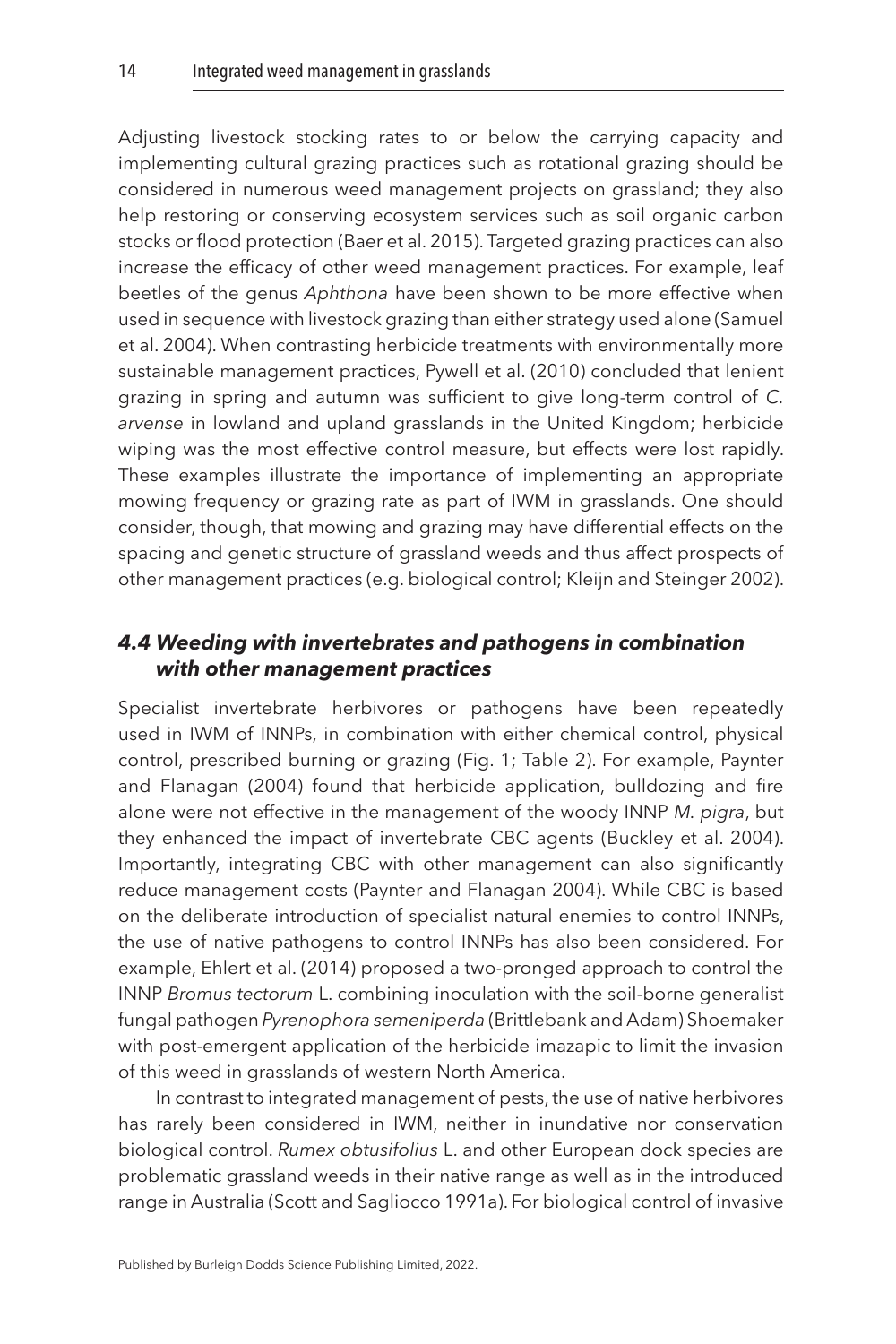*Rumex* species in Australia, two closely related European clearwing moths, *Pyropteron chrysidiforme (*Esper) and *P. doryliforme* (Ochsenheimer), were examined as potential control agents ([Scott and Sagliocco 1991a](#page-20-12),[b\)](#page-20-13). Ultimately, *P. doryliforme* was released in Australia where it significantly decreased densities of invasive *Rumex* populations [\(Strickland et al. 2012](#page-21-11)).

Based on this successful CBC project, a research project has been initiated to assess the feasibility of using *P. chrysidiforme* for inundative BC in the native European range of the insect and the target weed. Based on a field experiment assessing different application techniques, [Hahn et al. \(2016\)](#page-18-3) proposed that mass releases of *P. chrysidiforme* may be a valuable approach to control *R. obtusifolius* in the native range by biological means. However, the considerable variation in infestation and subsequent impacts detected under experimental field conditions call for long-term studies to assess the full potential and efficacy of *P. chrysidiforme* for inundative BC of *R. obtusifolius*. Intuitively, the development of commercial inundative BC products using native invertebrate herbivores or pathogens ([Kluth et al. 2003\)](#page-19-9) and their integration in IWM holds considerable promise, but the proof of concept has yet to be established.

#### <span id="page-15-0"></span>**[5 Future trends](#page-1-5)**

IWM of weeds in grasslands is based on a good understanding of the biology and population dynamics of the target weed, particularly of site-specific transitions between stages of the weed's life cycle where particular management techniques can be effective [\(Fig. 1\)](#page-4-0). Furthermore, the composition of the grassland, soil nutrient status and top-down pressure by natural enemies must be considered in IWM. The examples in [Table 2](#page-11-0), and discussed earlier, illustrate that targeted integration of different weed management practices can help to successfully reduce reliance on herbicides and result in more environmental friendly and sustainable management practices when tackling weed problems in grasslands across the globe. However, because the most suitable IWM strategies are context-dependent, developing new strategies often requires well-designed field experiments, which run for sufficiently long periods to allow community responses to develop. Moreover, successful implementation of IWM in grasslands requires careful planning that includes capacity building among stakeholders, prevention programs and dissemination of validated strategies ([Liebman et al. 2016](#page-19-15)).

In long-term perennial systems like grassland, understanding the competitive ability of the grassland sward relative to that of the weed species is a key factor for long-term success in weed management. The reason for weed dominance in a grassland is that growth conditions may give the weed a strong competitive ability relative to the grassland sward. In such a situation, any intervention that affects the weed only for a short time span – independent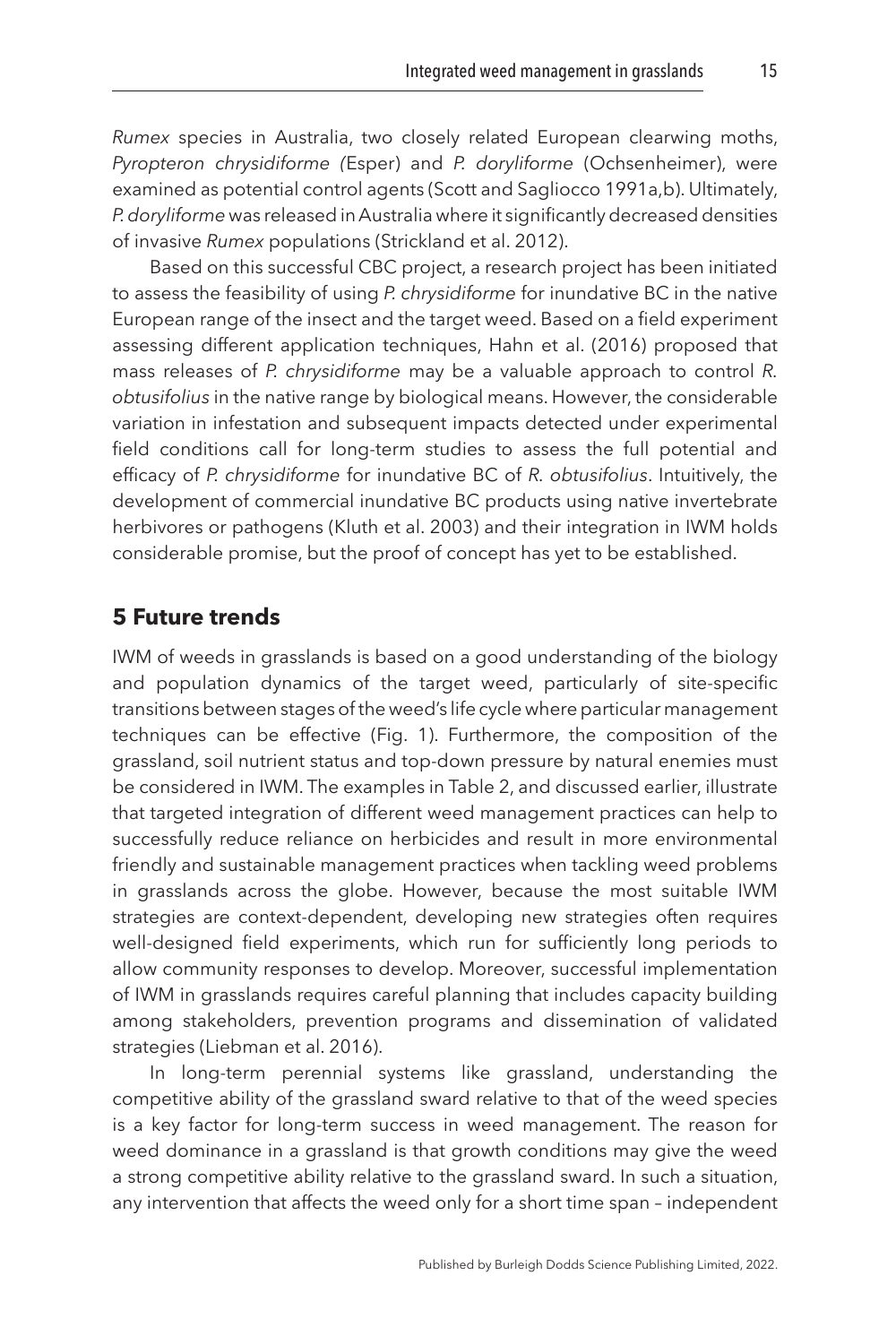whether the measure is of chemical, physical or biological manner – will only treat the symptom but not the fundamental cause of infestation. Several studies show that weeds come back immediately after a short-term control measure stops. To sustainably manage weeds in grasslands, the challenge is to adapt growth conditions in a way that the competitive ability of the grassland sward is increased or that of the weed species reduced or both.

Species composition and productivity of grasslands are linked to climatic conditions. Weed management strategies should therefore take climate change into account, potential warming and the increasing prevalence of extreme weather conditions due to climate change. It has been suggested that such changes may affect population dynamics of weeds by affecting physiological seed dormancy, germination and emergence pattern, morphological characteristics (e.g., tougher plants) and resulting in reduced herbicide efficiency, and thus, their competitive ability and, in turn, the grassland community ([Ziska 2016\)](#page-21-12). Climate change is also expected to directly influence herbicide effects via changing herbicide uptake, translocation and metabolism [\(Varanasi et al. 2016](#page-21-13)) and to break herbicide selectivity [\(Jursík et al. 2020\)](#page-18-16). Few studies have investigated such climate change effects, although they create a need for adapted control strategies as part of mitigation planning [\(Sun et al. 2021](#page-21-14)). Rapid increases in herbicide resistance have further highlighted the ability of weeds to undergo rapid evolutionary change. This also has been rarely studied so far but most likely does occur with consequences for the distribution, community composition and herbicide efficacy. It remains to be further explored how the recipient communities may also be affected by climate change, either directly (e.g., drought stress) or indirectly (e.g., change in land use), which in turn will affect their susceptibility to or impact on weeds (e.g., [Sandel and Dangremond 2012\)](#page-20-14). As a key prediction and observation of climate change is a shift in species ranges, a resilient weed management strategy should also take changes in the composition of desirable grassland and weed species into account ([Catford et al. 2019\)](#page-17-14).

The expected accelerated evolution of herbicide resistance under climate change, increased herbicide regulations (e.g., the ban of numerous acting ingredients of herbicides) and a reduction in the discovery of new active ingredients of herbicides are further moving the field from herbicidedominated weed management to IWM.

#### <span id="page-16-0"></span>**[6 Acknowledgements](#page-1-6)**

The authors would like to thank Per Kudsk for inviting them to write this book chapter. IWMPRAISE has received funding from the European Union's Horizon 2020 research and innovation programme under grant agreement No. 727321. Urs Schaffner was supported by CABI with core financial support from its member countries (see [https://www.cabi.org/about-cabi/who-we-work-with/key-donors/\).](https://www.cabi.org/about-cabi/who-we-work-with/key-donors/))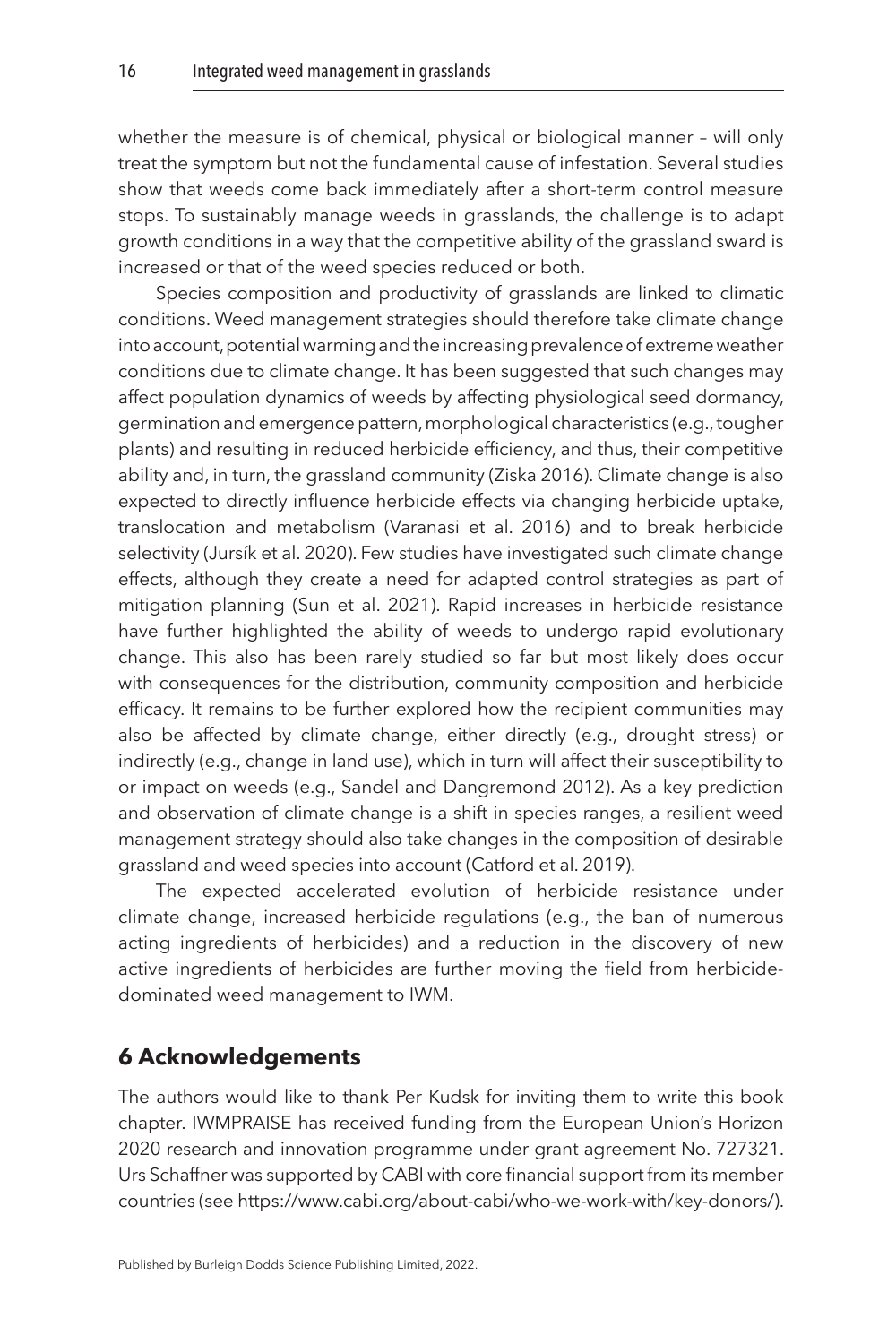#### <span id="page-17-0"></span>**[7 References](#page-1-7)**

- Alder, C. G. 2012. Evaluating integrated weed management: Russian knapweed control with goat grazing and aminopyralid. Master thesis. Utah State University.
- <span id="page-17-7"></span>Ang, B. N., Kok, L. T., Holtzman, G. I. and Wolf, D. D. 1994. Competitive growth of Canada thistle, tall fescue, and crownvetch in the presence of a thistle defoliator, *Cassida rubiginosa* Muller (Coleoptera: Chrysomelidae). *Biol. Control* 4(3):277–284.
- <span id="page-17-13"></span>Baer, S. G., Bach, E. M., Meyer, C. K., Du Preez, C. C. and Six, J. 2015. Belowground ecosystem recovery during grassland restoration: South African Highveld compared to US tallgrass prairie. *Ecosystems* 18(3):390–403.
- <span id="page-17-1"></span>Bredenkamp, G. J., Spada, F. and Kazmierczak, E. 2002. On the origin of northern and southern hemisphere grasslands. *Plant Ecol.* 163:209–229.
- <span id="page-17-10"></span>Briese, D. 1996. Biological control of weeds and fire management in protected natural areas: are they compatible strategies? *Biol. Conserv.* 77:135–141.
- <span id="page-17-11"></span>Buckley, Y. M., Rees, M., Paynter, Q. and Lonsdale, M. 2004. Modelling integrated weed management of an invasive shrub in tropical Australia. *J. Appl. Ecol.* 41(3):547–560.
- <span id="page-17-14"></span>Catford, J. A., Jones, L. P., Gibson, D. J. and Newman, J. A. 2019. Grassland invasion in a changing climate. In: Gibson, D. J. and Newman, J. A. (Eds). *Grasslands and Climate Change*. Cambridge University Press (Catholic University of Pusan), Cambridge, UK, pp.149–171.
- <span id="page-17-12"></span>Chalak-Haghighi, M., Van Ierland, E. C., Bourdôt, G. W. and Leathwick, D. 2008. Management strategies for an invasive weed: a dynamic programming approach for Californian thistle in New Zealand. *N. Z. J. Agric. Res.* 51(4):409–424.
- <span id="page-17-2"></span>Connolly, J., Sebastià, M. T., Kirwan, L., Finn, J. A., Llurba, R., Suter, M., Collins, R. P., Porqueddu, C., Helgadóttir, Á., Baadshaug, O. H., Bélanger, G., Black, A., Brophy, C., Čop, J., Dalmannsdóttir, S., Delgado, I., Elgersma, A., Fothergill, M., Frankow-Lindberg, B. E., Ghesquiere, A., Golinski, P., Grieu, P., Gustavsson, A. M., Höglind, M., Huguenin-Elie, O., Jørgensen, M., Kadziuliene, Z., Lunnan, T., Nykanen-Kurki, P., Ribas, A., Taube, F., Thumm, U., De Vliegher, A. and Lüscher, A. 2018. Weed suppression greatly increased by plant diversity in intensively managed grasslands: a continental‐scale experiment. *J. Appl. Ecol.* 55(2):852–862.
- <span id="page-17-8"></span>Delaney, J. T., Moranz, R. A., Debinski, D. M., Engle, D. M. and Miller, J. R. 2016. Exoticdominated grasslands show signs of recovery with cattle grazing and fire. *PLoS ONE* 11(11):e0165758.
- <span id="page-17-5"></span>Diamond, J. M., Call, C. A. and Devoe, N. 2012. Effects of targeted grazing and prescribed burning on community and seed dynamics of a downy brome (Bromus tectorum)– dominated landscape. Inv. Plant Sci. Manag. 5:259–269.
- <span id="page-17-3"></span>Dietl, W. 1982. Oekologie und Wachstum von Futterpflanzen und Unkräutern des Graslandes. Schweiz. Landwirtschaft. Forsch. 21:85–110.
- <span id="page-17-4"></span>DiTomaso, J. M., Kyser, G. B., Miller, J. R., Garcia, S., Smith, R. F., Nader, G., Connor, J. M. and Orloff, S. B. 2006. Integrating prescribed burning and clopyralid for the management of yellow starthistle (*Centaurea solstitialis*). *Weed Sci.* 54(4):757–767.
- <span id="page-17-6"></span>Ehlert, K. A., Mangold, J. M. and Engel, R. E. 2014. Integrating the herbicide imazapic and the fungal pathogen *Pyrenophora semeniperda* to control *Bromus tectorum*. *Weed Res.* 54(4):418–424.
- <span id="page-17-9"></span>Enloe, S. F., Kline, W. N., Aulakh, J. S., Bethke, R. K., Gladney, J. B. and Lauer, D. K. 2013. Macartney rose (*Rosa bracteata*) response to herbicide and mowing treatments. *Invasive plant sci manag* 6(2):260–267.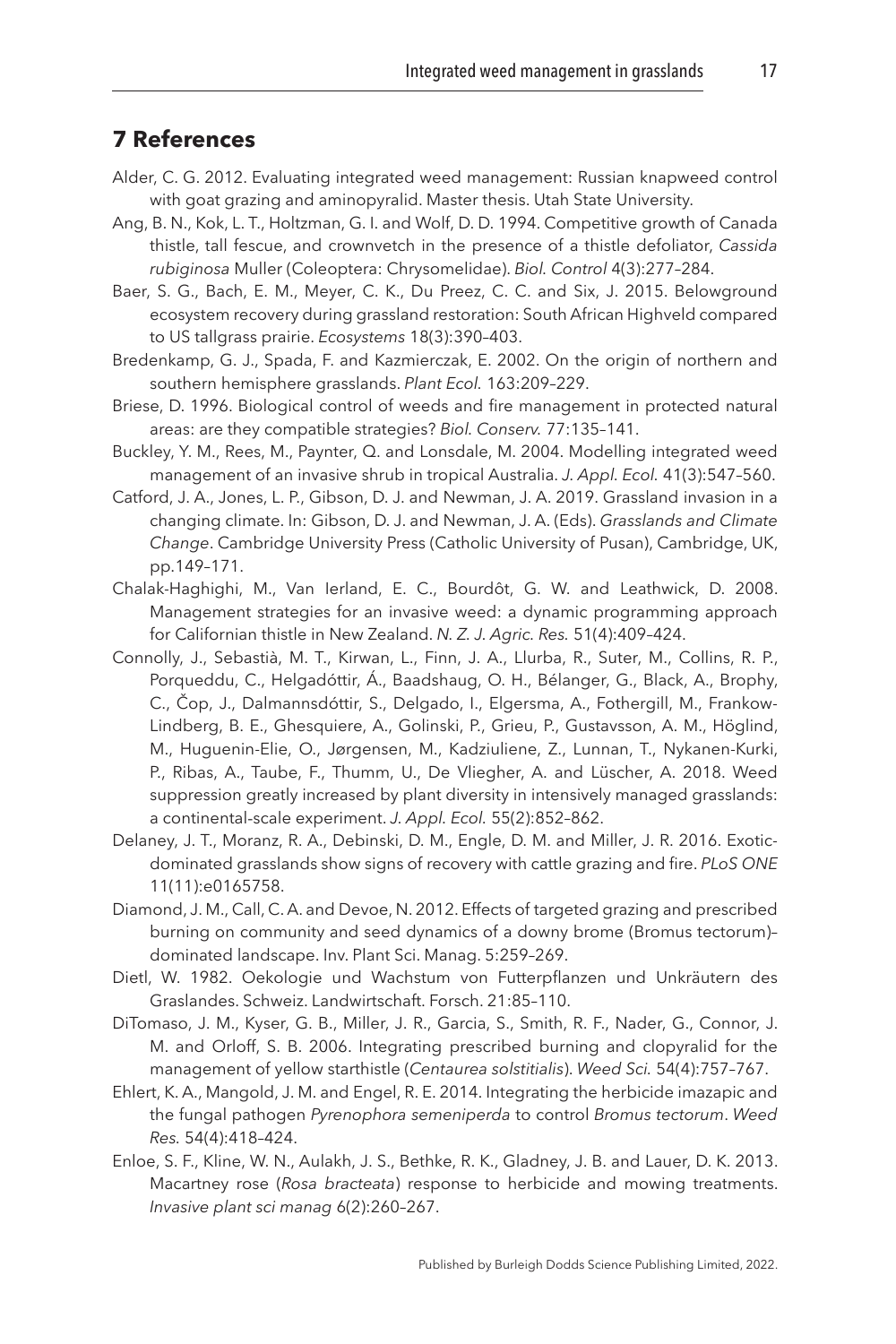- <span id="page-18-0"></span>FAO 2021. What is integrated weed management? Available at: [http://www.fao.org/](http://dx.doi.org/http://www.fao.org/agriculture/crops/thematic-sitemap/theme/spi/scpi-home/managing-ecosystems/integrated-weed-management/iwm-what/en/) [agriculture/crops/thematic-sitemap/theme/spi/scpi-home/managing-ecosystems/](http://dx.doi.org/http://www.fao.org/agriculture/crops/thematic-sitemap/theme/spi/scpi-home/managing-ecosystems/integrated-weed-management/iwm-what/en/) [integrated-weed-management/iwm-what/en/.](http://dx.doi.org/http://www.fao.org/agriculture/crops/thematic-sitemap/theme/spi/scpi-home/managing-ecosystems/integrated-weed-management/iwm-what/en/)
- <span id="page-18-8"></span>Fellows, D. P. and Newton, W. E. 1999. Prescribed fire effects on biological control of leafy spurge. *J. Range Manag.* 52(5):489–493.
- <span id="page-18-6"></span>Firn, J., Price, J. N. and Whalley, R. D. 2013. Using strategically applied grazing to manage invasive alien plants in novel grasslands. *Ecol. Processes* 2:1–11.
- <span id="page-18-10"></span>Green, S., Gaunt, R. E., Bourdôt, G. W. and Field, R. J. 1998. Influence of phenology, defoliation, and *Sclerotinia sclerotiorum* on regrowth potential of *Ranunculus acris*. *New Zeal. J. Agric. Res.* 41:125–133.
- <span id="page-18-7"></span>Grekul, C. W. and Bork, E. W. 2007. Fertilization augments Canada thistle (*Cirsium arvense* L. Scop) control in temperate pastures with herbicides (*Cirsium arvense* (L.) Scop). *Crop Prot.* 26(4):668–676.
- <span id="page-18-4"></span>Grice, A. C. and Brown, J. R. 1996. An overview of the current status of weed management in Australia. In: *Proceedings of the 11th Australian Weeds Conference* (vol. 30), pp.195–204.
- <span id="page-18-14"></span>Grice, A. C., Clarkson, J. R. and Calvert, M. 2011. Geographic differentiation of management objectives for invasive species: a case study of Hymenachne amplexicaulis in Australia. *Environ. Sci. Policy* 14(8): 986–997.
- <span id="page-18-1"></span>Griffith, D. and Lacey, J. R. 1991. Economic evaluation of spotted knapweed [Centaurea maculosa] control using picloram. *J. Range Manag.* 44(1):43–47.
- <span id="page-18-3"></span>Hahn, M. A., Schaffner, U., Häfliger, P. and Lüscher, A. 2016. Establishment and early impact of the native biological control candidate *Pyropteron chrysidiforme* on the native weed *Rumex obtusifolius* in Europe. *BioControl* 61(2):221–232.
- <span id="page-18-2"></span>Hasan, M., Ahmad-Hamdani, M. S., Rosli, A. M. and Hamdan, H. 2021. Bioherbicides: an eco-friendly tool for sustainable weed management. *Plants (Basel)* 10(6): 1212.
- <span id="page-18-12"></span>Hatcher, P. E., Paul, N. D., Ayres, P. G. and Whittaker, J. B. 1994. The effect of an insect herbivore and a rust fungus individually, and combined in sequence, on the growth of two *Rumex* species. *New Phytol.* 128(1):71–78.
- <span id="page-18-11"></span>Hoffmann, J. H., Moran, V. C. and Zeller, D. A. 1998. Long-term population studies and the development of an integrated management programme for control of *Opuntia stricta* in Kruger National Park, South Africa. *J. Appl. Ecol.* 35(1):156–160.
- <span id="page-18-13"></span>Hopkins, A. and Johnson, R. H. 2002. Effect of different manuring and defoliation patterns on broad‐leaved dock (*Rumex obtusifolius*) in grassland. *Ann. Appl. Biol.* 140(3):255–262.
- <span id="page-18-5"></span>Huwer, R. K., Briese, D. T., Dowling, P. M., Kemp, D. R., Lonsdale, W. M., Michalk, D. L., Neave, M. J., Sheppard, A. W. and Woodburn, T. L. 2005. Can an integrated management approach provide a basis for longterm prevention of weed dominance in Australian pasture systems? *Weed Res.* 45(3):175–192.
- <span id="page-18-9"></span>Joshi, A. 2008. Integrating flea beetles (*Aphthona* spp.) with herbicide and grasses for leafy spurge (*Euphorbia esula*) management. *Weed Technol.* 22(3):523–529.
- <span id="page-18-16"></span>Jursík, M., Kočárek, M., Kolářová, M. and Tichý, L. 2020. Effect of different soil and weather conditions on efficacy, selectivity and dissipation of herbicides in sunflower. *Plant Soil Environ.* 66(9):468–476.
- <span id="page-18-15"></span>Kleijn, D. and Steinger, T. 2002. Contrasting effects of grazing and hay cutting on the spatial and genetic population structure of *Veratrum album*, an unpalatable, long‐lived, clonal plant species. *J. Ecol.* 90(2):360–370.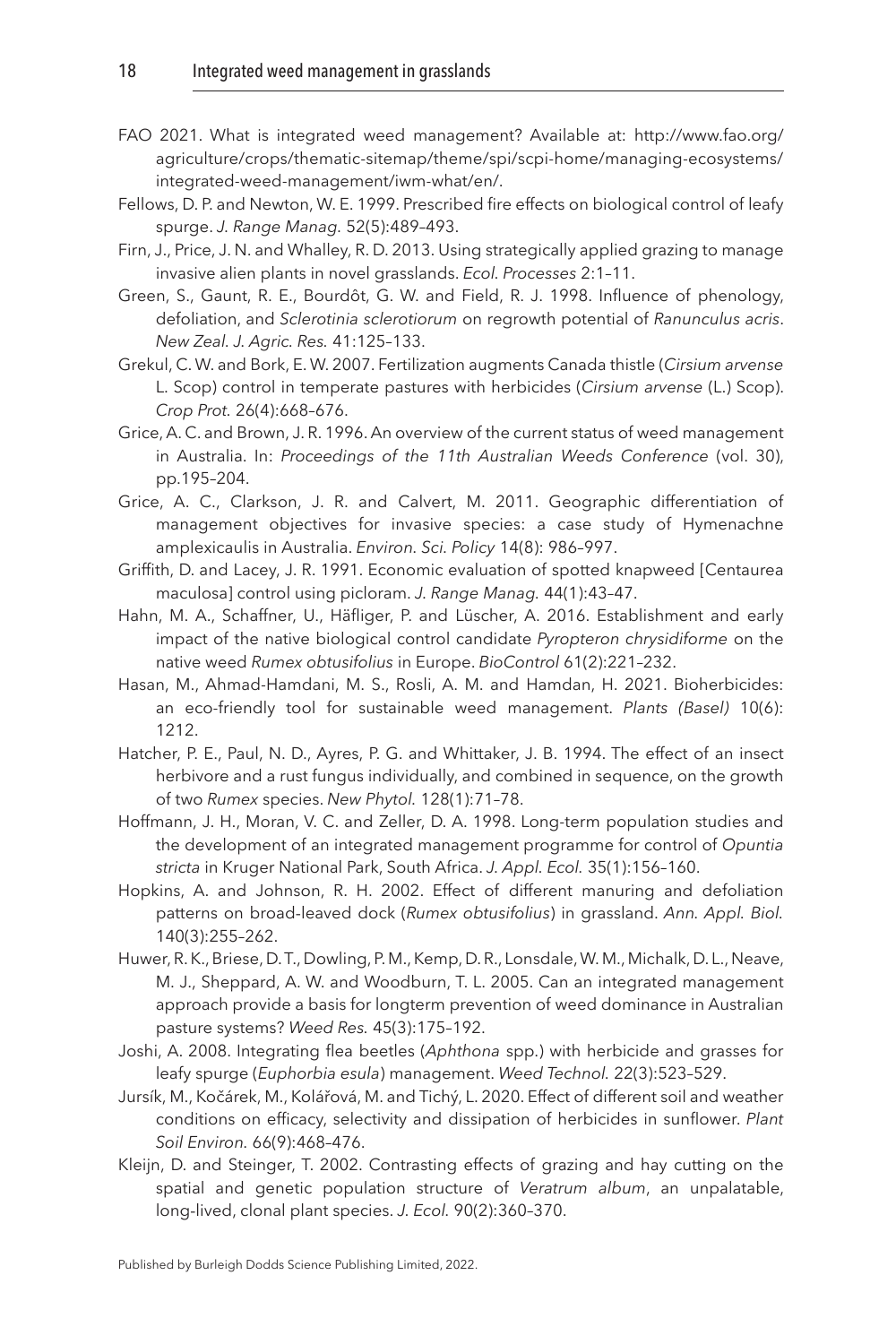- <span id="page-19-9"></span>Kluth, S., Kruess, A. and Tscharntke, T. 2003. Influence of mechanical cutting and pathogen application on the performance and nutrient storage of *Cirsium arvense*. *J. Appl. Ecol.* 40(2):334–343.
- <span id="page-19-1"></span>Kudsk, P., Sønderskov, M., Bonin, L., Gonzalez-Andujar, J. L., Jensen, J. E., Melander, B., Moonen, C., Riemens, M., Sattin, M., Schaffner, U. and Storkey, J. 2020. IWMPRAISE– an EU Horizon 2020 project providing integrated weed management solutions to European farmers. *Outlooks Pest Manag.* 31(4):152–159.
- <span id="page-19-0"></span>Le, Q. B., Nkonya, E. and Mirzabaev, A. 2016. Biomass productivity-based mapping of global land degradation hotspots. In: Nkonya, E., Mirzabaev, A. and von Braun, J. (Eds). *Economics of Land Degradation and Improvement–A Global Assessment for Sustainable Development*. Springer, New York, pp.55–84.
- <span id="page-19-8"></span>Lehnhoff, E. A., Rew, L. J., Mangold, J. M., Seipel, T. and Ragen, D. 2019. Integrated management of cheatgrass (*Bromus tectorum*) with sheep grazing and herbicide. *Agronomy* 9(6):315.
- <span id="page-19-13"></span>Le Maitre, D. C., Krug, R. M., Hoffmann, J. H., Gordon, A. J. and Mgidi, T. N. 2008. *Hakea sericea*: development of a model of the impacts of biological control on population dynamics and rates of spread of an invasive species. *Ecol. Modell.* 212(3–4):342–358.
- <span id="page-19-15"></span>Liebman, M., Baraibar, B., Buckley, Y., Childs, D., Christensen, S., Cousens, R., Eizenberg, H., Heijting, S., Loddo, D., Merotto Jr., A., Renton, M. and Riemens, M. 2016. Ecologically sustainable weed management: how do we get from proof‐of‐concept to adoption? *Ecol. Appl.* 26(5):1352–1369.
- <span id="page-19-4"></span>Lüscher, A., Mueller‐Harvey, I., Soussana, J. F., Rees, R. M. and Peyraud, J. L. 2014. Potential of legume-based grassland–livestock systems in Europe: a review. Grass For. Sci. 69:206–228.
- <span id="page-19-12"></span>Lym, R. G. 1998. The biology and integrated management of leafy spurge (Euphorbia esula) on North Dakota rangeland. Weed Technol. 12:367–373.
- <span id="page-19-3"></span>Masin, E., Nelson, C. R. and Valliant, M. T. 2018. Can sheep control invasive forbs without compromising efforts to restore native plants? *Rangel Ecol. Manag.* 71(2):185–188.
- <span id="page-19-6"></span>McEvoy, P. B., Rudd, N. T., Cox, C. S. and Huso, M. 1993. Disturbance, competition, and herbivory effects on ragwort *Senecio jacobaea* populations. *Ecol. Monogr.* 63(1):55–75.
- <span id="page-19-7"></span>Miller, T. W. 2016. Integrated strategies for management of perennial weeds. *Invasive plant sci manag* 9(2):148–158.
- <span id="page-19-10"></span>Müller-Schärer, H. 1991. The impact of root herbivory as a function of plant density and competition: survival, growth and fecundity of *Centaurea maculosa* (Compositae) in field plots. *J. Appl. Ecol.* 28:759–776.
- <span id="page-19-14"></span>Müller-Schärer, H. and Collins, A. R. 2012. Integrated weed management. In: Jorgensen, S. E. (Ed.), *Encyclopedia of Environmental Management*. Taylor and Francis, New York, pp. 439–447.
- <span id="page-19-5"></span>Müller-Schärer, H. and Schaffner, U. 2008. Classical biological control: exploiting enemy escape to manage plant invasions. *Biol. Invasions* 10(6):859–874.
- <span id="page-19-2"></span>Müller-Schärer, H., Sun, Y., Chauvel, B., Karrer, G., Kazinczi, G., Kudsk, P., Oude, A. G. J. M. L., Schaffner, U., Skjoth, C. A., Smith, M., Vurro, M., de Weger, L. A. and Lommen, S. T. E. 2018. Cross-fertilizing weed science and plant invasion science to improve efficient management: a European challenge. *Basic Appl. Ecol.* 33:1–13.
- <span id="page-19-11"></span>Nelson, J. A. and Lym, R. G. 2003. Interactive effects of *Aphthona nigriscutis* and picloram plus 2, 4-D in leafy spurge (*Euphorbia esula*). *Weed Sci.* 51(1):118–124.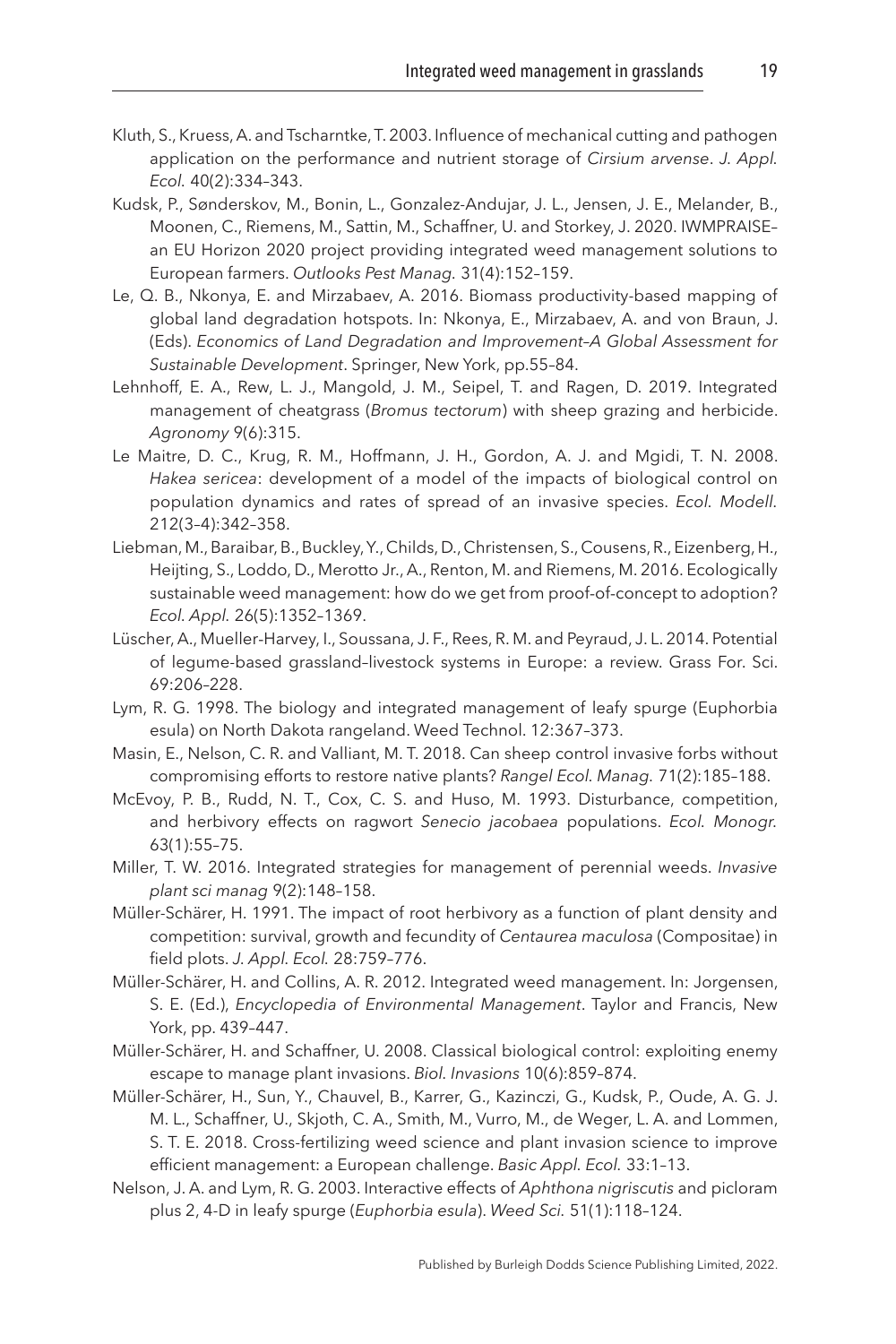- <span id="page-20-9"></span>Niggli, U., Nösberger, J. and Lehmann, J. 1993. Effects of nitrogen fertilization and cutting frequency on the competitive ability and the regrowth capacity of Rumex obtusifolius L. in several grass swards. *Weed Res.* 33(2):131–137.
- <span id="page-20-1"></span>Norsworthy, J. K., Ward, S. M., Shaw, D. R., Llewellyn, R. S., Nichols, R. L., Webster, T. M., Bradley, K. W., Frisvold, G., Powles, S. B., Burgos, N. R. and Witt, W. W. and Barrett, M. 2012. Reducing the risks of herbicide resistance: best management practices and recommendations. Weed Sci. 60:31–62.
- <span id="page-20-0"></span>Olson, D. M., Dinerstein, E., Wikramanayake, E. D., Burgess, N. D., Powell, G. V., Underwood, E. C., D'amico, J. A., Itoua, I., Strand, H. E., Morrison, J. C. and Loucks, C. J. 2001. Terrestrial ecoregions of the world: a new map of life on earth. *BioScience* 51(11), 933–938.
- <span id="page-20-7"></span>Paynter, Q. and Flanagan, G. J. 2004. Integrating herbicide and mechanical control treatments with fire and biological control to manage an invasive wetland shrub. Mimosa *Pigra. J. Appl. Ecol.* 41:615–629.
- <span id="page-20-10"></span>Phatak, S. C., Sumner, D. R., Wells, H. D., Bell, D. K. and Glaze, N. C. 1983. Biological control of yellow nutsedge with the indigenous rust fungus *Puccinia canaliculata*. *Science* 219(4591):1446–1447.
- <span id="page-20-11"></span>Pywell, R. F., Hayes, M. J., Tallowin, J. B., Walker, K. J., Meek, W. R., Carvell, C., Warman, L. A. and Bullock, J. M. 2010. Minimizing environmental impacts of grassland weed management: can *Cirsium arvense* be controlled without herbicides? *Grass Sci.* 65(2):159–174.
- <span id="page-20-2"></span>Reichard, S. H. and White, P. 2001. Horticulture as a pathway of invasive plant introductions in the United States: most invasive plants have been introduced for horticultural use by nurseries, botanical gardens, and individuals. *BioScience* 51:103–113.
- <span id="page-20-6"></span>Richardson, L. A., Juricek, C. J., Lym, R. G., Kirby, D. R. and Tober, D. A. 2008. Integrated leafy spurge (*Euphorbia esula*) control using imazapic, *Aphthona* spp. biological control agents, and seeded native grasses. *Inv. Plant Sci. Manag.* 1(3):255–264.
- <span id="page-20-3"></span>Samuel, L. W., Sedivec, K. K., Dahl, J. D., Jonson, L. L. and Faller, T. C. 2004. Effects of multi-species grazing and biocontrol on leafy spurge-infested rangeland using rotational grazing. In: *Proceedings of the Sociaal Range Managed*. Littleton, CO, p.326.
- <span id="page-20-14"></span>Sandel, B. and Dangremond, E. M. 2012. Climate change and the invasion of California by grasses. *Glob. Change Biol.* 18(1):277–289.
- <span id="page-20-5"></span>Schnick, P. J., Stewart-Wade, S. M. and Boland, G. J. 2002. 2,4-D and *Sclerotinia minor* to control common dandelion. *Weed Sci.* 50(2):173–178.
- <span id="page-20-4"></span>Sciegienka, J. K., Keren, E. N. and Menalled, F. D. 2011. Interactions between two biological control agents and an herbicide for Canada thistle (*Cirsium arvense*) suppression. *Invasive plant sci manag* 4(1):151–158.
- <span id="page-20-12"></span>Scott, J. K. and Sagliocco, J. -L. 1991a. *Chamaesphecia doryliformis* (Lep.: Sesiidae), a second root borer for the control of *Rumex* spp. (Polygonaceae) in Australia. *Entomophaga* 36(2):245–251.
- <span id="page-20-13"></span>Scott, J. K. and Sagliocco, J. -L. 1991b. *Bembecia chrysidiformis* (Lep.: Sesiidae), a potential control agent for *Rumex* spp. (Polygonaceae) in Australia. *Entomophaga* 36(2):235–244.
- <span id="page-20-8"></span>Speight, R. I. and Whittaker, J. B. 1987. Interactions between the chrysomelid beetle *Gastrophysa viridula*, the weed *Rumex obtusifolius* and the herbicide asulam. *J. Appl. Ecol.* 24(1):119–129.